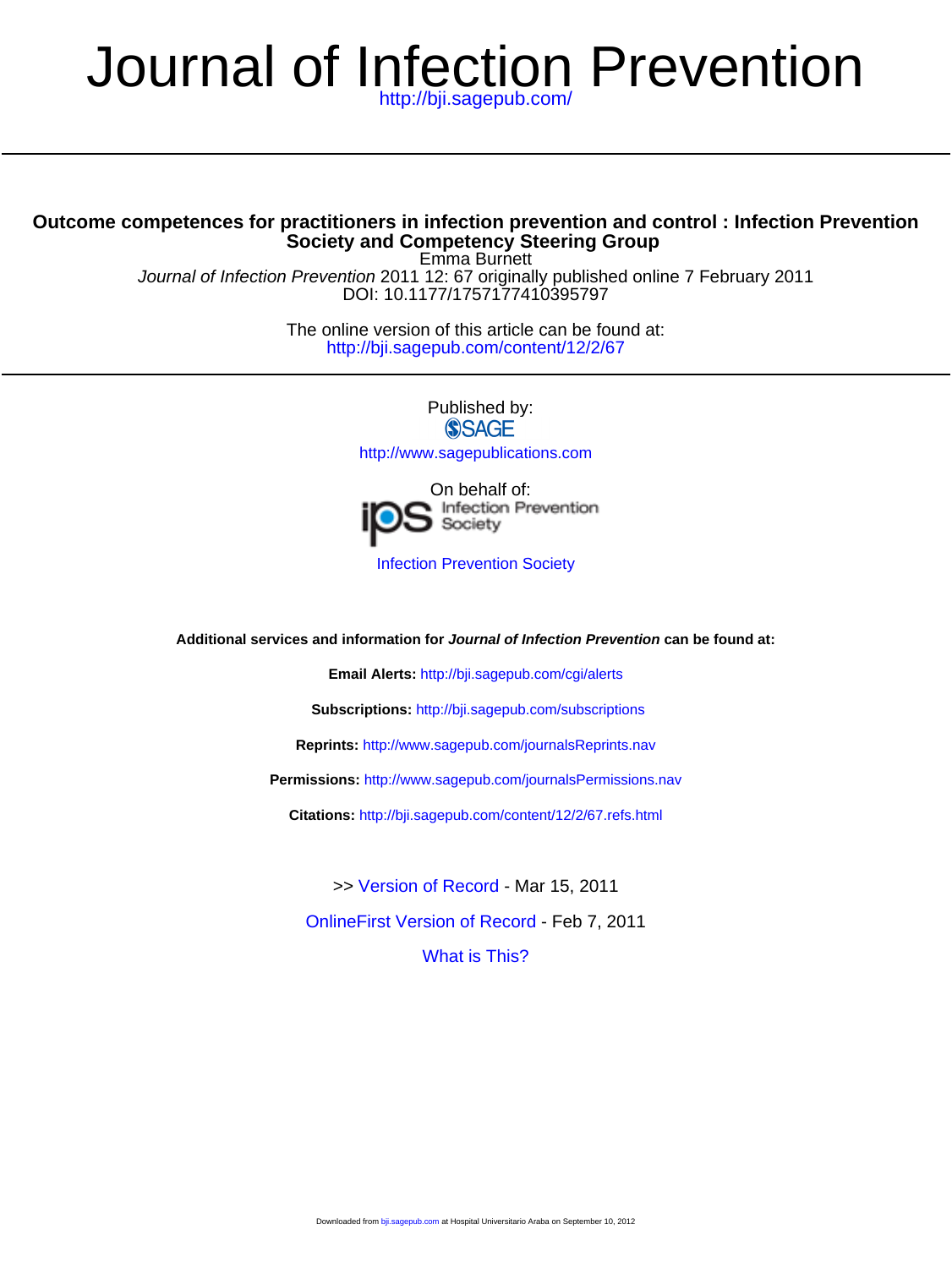# Infection Prevention Journal of

**Outcome competences for practitioners in infection prevention and control** Infection Prevention Society and Competency Steering Group



*Formerly the British Journal of Infection Control*



**Infection Prevention Society** 

www.ips.uk.net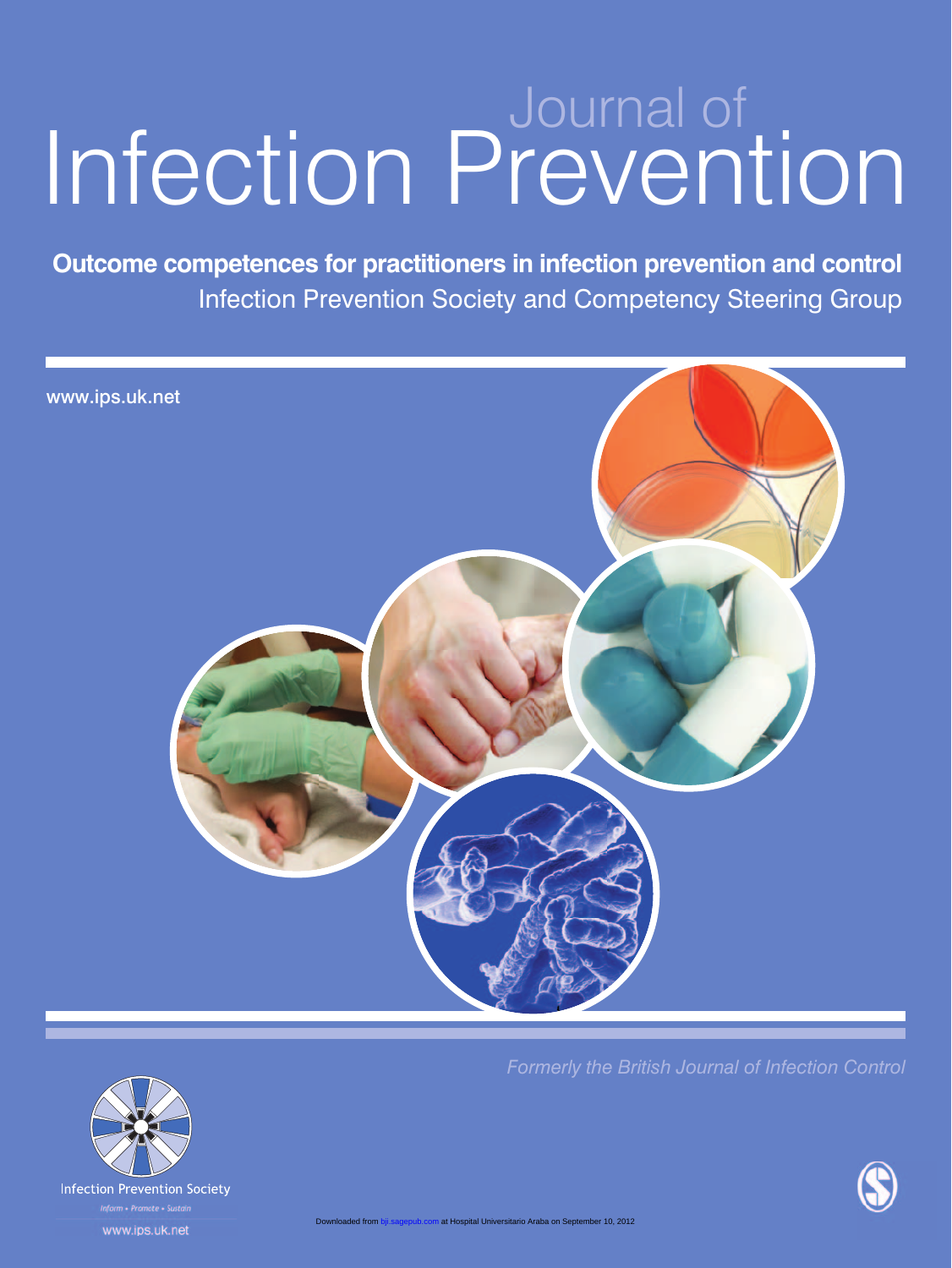## **Contents**

**College** 

| 67 | 1. Foreword                                                                                    |
|----|------------------------------------------------------------------------------------------------|
| 67 | 2. Introduction                                                                                |
| 68 | 3. Why do we need competences for infection prevention and control practitioners?              |
| 68 | 4. Who are these competences for?                                                              |
| 68 | 5. Who employs infection prevention and control practitioners?                                 |
| 68 | 6. Who works in infection prevention and control?                                              |
| 69 | 7. How do these competences link to other frameworks?                                          |
| 69 | 8. What competences are included?                                                              |
| 69 | 9. How can the competences be used?                                                            |
| 70 | 10. How can the competences be applied in workforce development and management?                |
| 71 | 11. How are the competences structured?                                                        |
| 72 | 12. The competences' statements and performance indicators structured against the four domains |
| 72 | <b>Clinical practice</b><br>1.                                                                 |
| 77 | <b>Education</b><br>2.                                                                         |
| 79 | Research<br>3.                                                                                 |
| 81 | 4. Leadership and management                                                                   |
| 84 | 13. Examples of career paths for infection prevention and control practitioners                |
| 85 | 14. Example of assessing oneself against the competences and planning learning                 |
| 89 | 15. Websites for addition information                                                          |
| 89 | 16. Glossary                                                                                   |
| 90 | 17. Competency Steering Group                                                                  |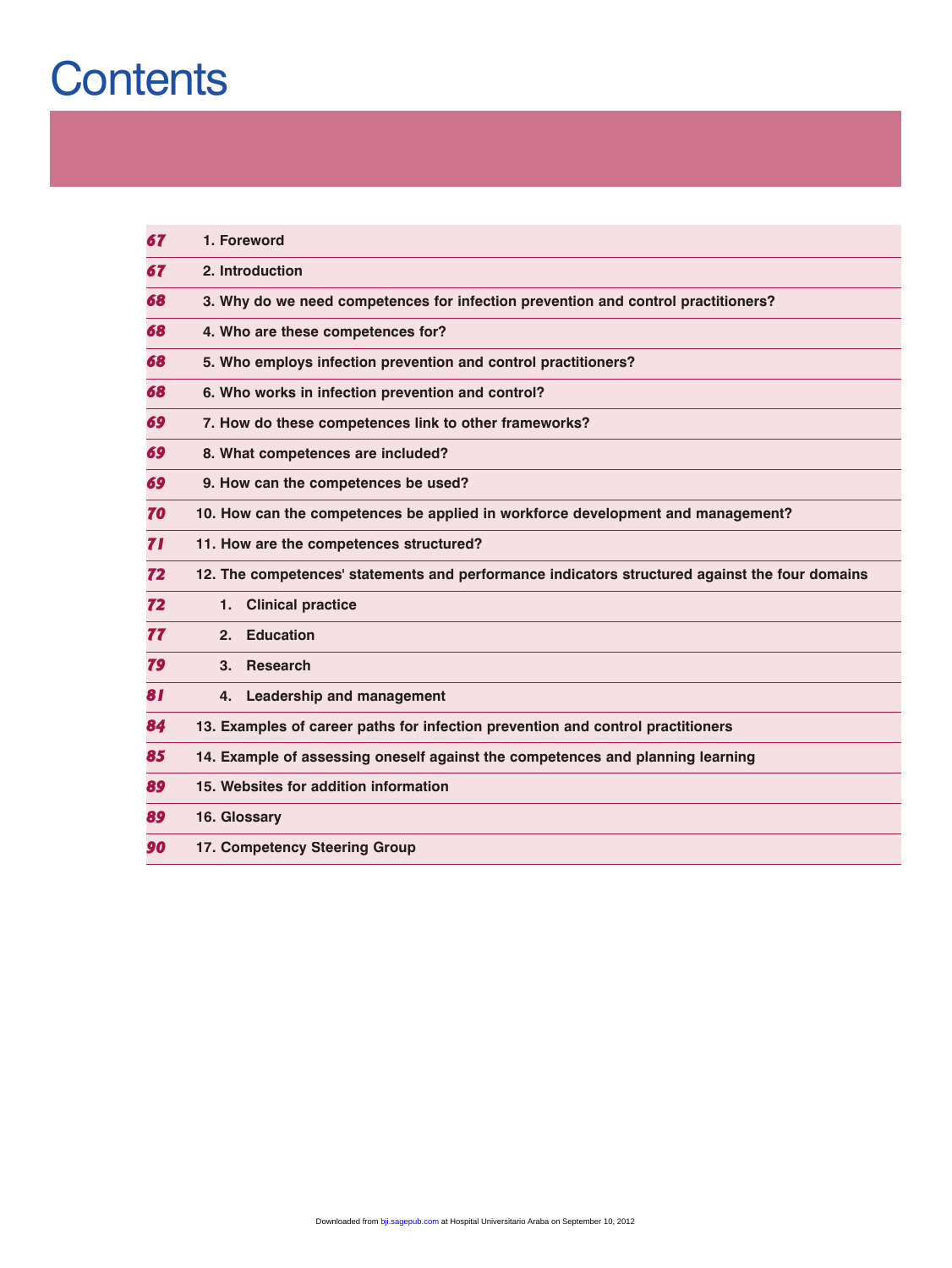

### Outcome competences for practitioners in infection prevention and control

#### *Infection Prevention Society and Competency Steering Group*

*Emma Burnett,\* Lead Coordinator, Infection Prevention Society Education and Professional Development Committee, University of Dundee, Scotland. Email: e.burnett@dundee.ac.uk*

*\* Corresponding author* 

#### **1. Foreword**

s Chair of the steering group overseeing this work it is my great pleasure on behalf of the four United Kingdom Chief Nursing Officers to commend this document to you. The work, which was funded by the Department of Health, led by the Infection Prevention Society, developed in conjunction with government leads for infection prevention and control, and supported by Skills for Health is a milestone in the evolution of infection prevention and control practice in the UK. This is a real example of what can be achieved through effective collaboration, cooperation and consultation between the professions, stakeholders and practitioners in the field. **A**

 Although infection prevention and control has been an established part of the NHS landscape for many years, for a number of those years it has been seen as the domain of a small group of designated specialists and has mainly focused on acute care. More recently, the determination of all four UK governments to address public concerns about healthcare associated infection and to drive improvements in patient safety throughout the health and social care system has placed infection prevention and control at the very top of the health and social care agenda and radically changed the expectations and requirements of practitioners working in this important area of practice.

 Today's infection prevention and control practitioners can come from a range of professional and occupational backgrounds and require a much broader range of competences than ever before. They know that a robust knowledge of infection prevention and control is not enough, they need to be looking ahead to future threats; developing the evidence base and working across the whole health and care system. They also need high-level leadership and team working skills if they are to effect strategic change at a national organisation level, and the interpersonal skills to use improvement science-based methods to sustain behavioural change in everyone involved in the care of patients and clients.

 We, in turn have to ensure that our expectations of practitioners in infection prevention and control are clear and consistent and that appropriate education, training and development is in place to ensure that the right people with the right capabilities are available today and in the future as we take infection prevention and control forward. This competency framework provides a solid foundation on which to do that and I look forward to seeing it used to meet expectations.

> **Ros Moore, BSc (Hons) Nursing, MA, RGN, RNT Chief Nursing Officer, the Scottish Government**

#### **2. Introduction**

With our rapidly changing healthcare systems, a more flexible response is required from infection prevention and control (IPC) practitioners to be able to address the challenges that healthcare associated infection presents. We are continually being pulled in many different directions in order to improve the quality of healthcare delivery and to respond to the patient safety agenda and the zero tolerance culture to healthcare associated infection. Infection prevention and control practitioners continue to play a key role in improving the safety and quality of care delivered to patients by providing clinical colleagues with robust expertise, advice, support and guidance enabling them to prevent and control healthcare associated infections.

Competences were first developed and published by the Infection Control Nurses Association (ICNA) in 2000, followed by the second edition in 2004. These competences provided an overarching framework to enable IPC practitioners to develop and enhance their knowledge and skills to increase the safety and quality of patient care. Taking into account the changes in healthcare delivery throughout the United Kingdom (UK), the current political and economic drivers around healthcare associated infection and the evolving nature and diversity of infection prevention and control teams, we are now delighted to present the new competences framework developed by the Infection Prevention Society (IPS) the successor organisation to the ICNA. This framework has also been aligned with NHS Knowledge and Skills Framework and Skills for Health, National Occupational Standards.

The Infection Prevention Society recognises that IPC practitioners will already possess a higher level of knowledge, understanding and skills in accordance with their role and responsibilities. The purpose of this framework is not to define specific roles, but to assist practitioners to continually increase their existing knowledge, understanding and skills in order to reach our ultimate goal of safe, improved quality of care for our patients through reduction in the burden of disease and avoidable illness caused by healthcare associated infections.

The IPS Education and Professional Development Committee are privileged to have worked in partnership to produce this competency framework with:

- **Scottish Government Health Department**
- Department of Health, England
- **Department of Health, Social Services and Public Safety Northern** Ireland
- Welsh Assembly Government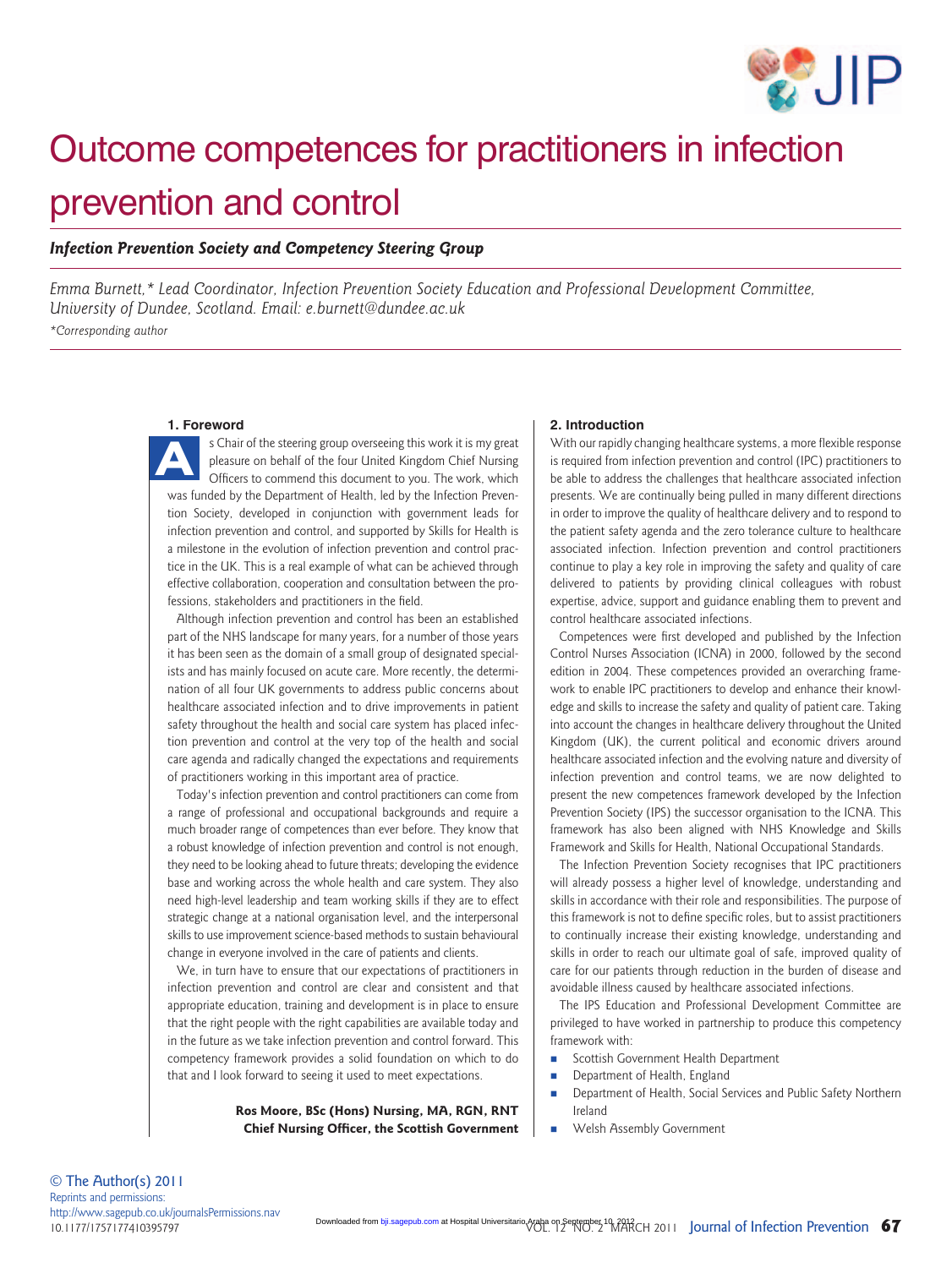- $\blacksquare$  Lindsay Mitchell, Prime R & D Ltd
- Skills for Health
- Council of Deans

#### **Emma Burnett, MSc, PGCert, BN, SPQ, RGN Lead Co-ordinator Education and Professional Development Committee, Infection Prevention Society**

#### **3. Why do we need competences for infection prevention and control practitioners?**

The focus on reducing healthcare associated infections continues throughout the UK and the introduction of patient safety improvement programmes has highlighted the role of healthcare associated infections as incidents that have an adverse effect on public safety and quality of care. The prevention, management and control of these infections is therefore a priority area for each of the four UK governments. It requires action by all organisations involved with health and social care.

 Infection prevention and control practitioners have a key role to play in scanning the environment for new and emerging threats to safety, as well as improving the safety and quality of care delivered to individuals and populations. They provide colleagues across all health and social care settings with robust clinical expertise, advice, support and guidance so that they can work in partnership to prevent, manage and control healthcare associated infections

 Infection prevention and control practitioners increasingly come from a wide range of professional or occupational backgrounds and often bring very different knowledge, skills and experience to the role. These competences have been produced by expert practitioners and academics in the field and endorsed by the UK health departments, to provide a consistent set of standards and expectations for the role across the UK.

 The majority of practitioners working in NHS organisations (excluding medical personnel) will be working within the NHS Knowledge and Skills Framework (KSF) (Department of Health, 2004) and Career Framework for Health (Skills for Health, 2010). The role of IPC practitioner has therefore been positioned at senior practitioner level in the Career Framework for Health. There is an expectation that post-holders work at advanced-level practice (or are working towards that level), and are in possession of the qualifications and specialist knowledge commensurate with a senior practitioner. However, to retain flexibility and accommodate differences in the UK healthcare systems and between local service providers (for example, different patient/client case mix, staff skills mix and organisational structures) decisions about job titles, qualifications, pay bands and rewards should be made by the organisation that is employing the practitioner. It is also the employer's responsibility to ensure that practitioners working at an advanced level in infection prevention and control:

- have access to the qualifications at an appropriate level, ie at level 7 of the Framework for Higher Education Qualifications (FHEQ) (QAA, 2008) in England, Wales and Northern Ireland and level 11 of the Scottish Credit and Qualifications Framework (SCQF) ( SCQF, 2009 )
- $\blacksquare$  are provided with appropriate certificated training
- have designated authority to carry out the competences safely and independently.

#### **4. Who are these competences for?**

These competences are designed for use by a number of people, including:

 organisations who are looking for an expert to drive forward their safety and quality agenda and prevent and manage healthcare associated infections

- managers of health and social-care services, so they can understand the expert advice that should be available to them and that they can draw on
- educational commissioners and providers, so that they can ensure that education and training provision meets service needs and promotes quality and safety
- **n** practitioners working in IPC, so that they can better understand their role in all its aspects
- practitioners who contribute to IPC and who have an interest in developing their knowledge, understanding and skills in this area in the future.

Infection prevention and control practitioners are experienced and educated members of the multidisciplinary health and social-care team who work both on their own and in partnership with others. They have an extensive knowledge base that includes an understanding of microbiology, epidemiology and immunology, coupled with organisational strategy and operational practice. They use a range of skills, including:

- $\blacksquare$  influencing and negotiating
- communicating
- complex decision making
- influencing strategic decision making
- **n** information and knowledge management
- engagement and facilitation
- leadership and risk management.

These advanced practitioners ensure safe, high-quality services for the public, and support improvement so that the safety and quality of care is continually enhanced.

Infection prevention and control is a constantly changing field with emerging threats from new and resistant micro-organisms, new challenges arising, and new ways of managing healthcare associated infections being developed all the time. Practitioners working at an advanced level need to keep abreast of these threats and emerging methodologies, so that they can be proactive in dealing with the challenges faced by their organisations.

#### **5. Who employs infection prevention and control practitioners?**

A wide range of organisations in the public, private sector and voluntary sectors are interested in employing people working in IPC. These practitioners can be found in:

- acute and community healthcare settings
- **the ambulance service**
- mental health and learning disability services
- adult and paediatric services
- social-care services
- public health departments
- university departments
- the prison service
- **policy and service development roles at national level in and out**side the NHS.

#### **6. Who works in infection prevention and control?**

Traditionally, infection prevention and control practitioners have come from a nursing background. However, as the prevention, management and control of infection have developed, so has the pool of people who have developed their knowledge and skills in the area. Given the breadth of knowledge, understanding and skills that individuals need to be able to work in this area, practitioners will generally come from a clinical or healthcare-science background, and include nurses, podiatrists, paramedics and biomedical scientists. Examples of the career pathways of, and options for, practitioners in infection prevention and control are described in section 14, which also has some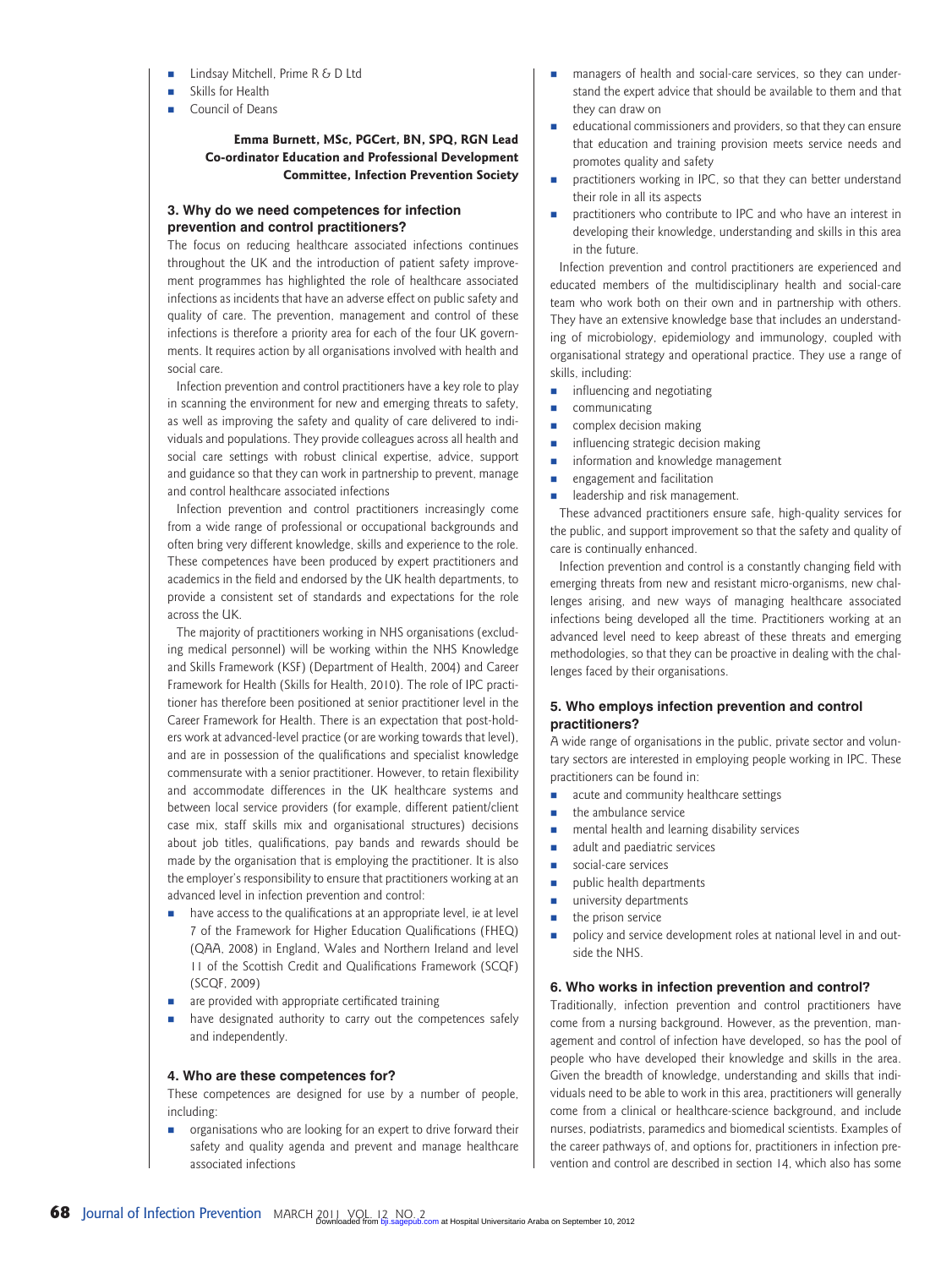real-life case studies of individuals who have developed their careers in this field.

#### **7. How do these competences link to other frameworks?**

These competences provide further, detailed content related to infection prevention and control to support the use of the generic Knowledge and Skills Framework (KSF) within the NHS . These competences can be used by organisations to develop the detailed content of KSF post outlines for practitioners working at an advanced level in infection prevention and control, and through this they can guide and support their ongoing learning and development while in post. Indicative links to the NHS KSF, which have been approved by the KSF Group of the NHS Staff Council, are shown attached to each of the competences.

 The competences have been structured against the four domains within the Advanced Practitioner toolkit (Scottish Government, 2008) for Modernising Nursing Careers – the career and development framework for nursing. As with the KSF, the competences show the detailed specification of advanced practice in infection prevention and control.

 The NHS Leadership Qualities Framework (LQF) is also of relevance to this work (DH, 2002). The LQF sets the standard for leadership in the NHS by describing the qualities expected of existing and aspiring leaders both now and in the future. The LQF will help individuals develop their leadership skills and understanding of leadership. This will therefore support the achievement of this competency framework for advanced practice in infection prevention and control.

Additionally, this framework resonates with the Department of Health's 'Advanced Level Nursing: A Position Statement' ( DH, 2010 ) in that practitioners working at an advanced level will use complex reasoning, critical thinking, reflection and analysis to inform their assessment, clinical judgement and decisions.

Skills for Health, the Sector Skills Council for the health sector, has linked these competences to National Occupational Standards (NOS). These links are shown attached to each of the competences. Four of the competences have been adapted from Skills for Health National Occupational Standards, and full intellectual copyright for the original material rests with Skills for Health. We would like to express our gratitude to Skills for Health for giving permission to use this particular version of these national occupational standards in this work.

#### **8. What competences are included?**

There are 17 competences included in this resource set out against the four advanced practice domains as shown in Box 1.

#### **9. How can the competences be used?**

The competences are designed to be an information resource for a range of possible uses as shown in the diagram below.

The competences are designed to be a multi-purpose tool that will support and inform strategic planning, workforce development and

#### **Box 1: Domains and competences**

#### **Clinical practice**

- 1 Improve quality and safety by developing and implementing robust, high-quality policies and guidelines that prevent and control infection
- 2 Collate, analyse and communicate data relating to preventing and controlling infection for surveillance purposes
- 3 Manage incidents and outbreaks
- 4 Improve quality and safety through the application of improvement methodologies
- 5 Advise on the design, construction and modification of facilities to prevent and control infection in the built environment
- 6 Evaluate, monitor and review the effectiveness of decontamination processes for equipment and environment

#### **Education**

- 7 Develop own knowledge, skills and practice
- 8 Lead the development of the knowledge, skills and practice of the infection prevention and control team
- 9 Develop and implement learning and development opportunities and solutions to improve infection prevention and control
- 10 Work with others to develop, implement, evaluate and embed infection prevention and control within workforce development strategies

#### **Research**

- 11 Access, appraise and apply robust evidence of all types from a range of research and other sources, to the domains of the role
- 12 Lead high quality infection prevention and control services
- 13 Share best practice through the dissemination of evidence and knowledge

#### **Leadership and management**

- 14 Improve quality and safety through networking, influence, proactivity and challenge
- 15 Improve quality and safety through the design, planning, monitoring and development of services
- 16 Lead high quality infection prevention and control services
- 17 Lead and manage the work of the infection prevention and control team to achieve objectives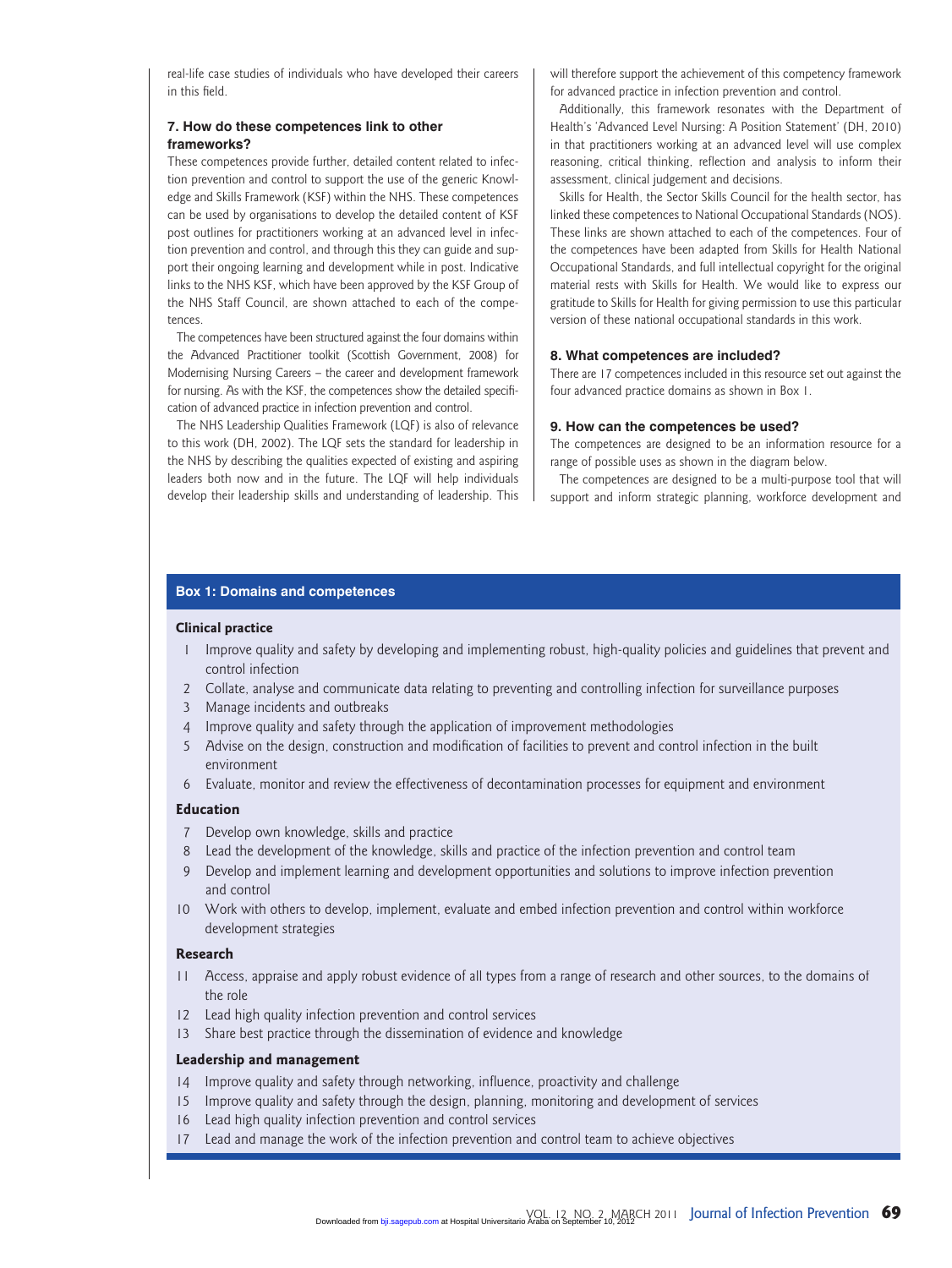management at strategic and unit level. They will also provide guidance for educational commissioning and will structure the content of education and training programmes, whether these are developed internally by employing organisations or are university accredited. The competences will also enhance local accountability and support the role and development of current and aspiring infection prevention and control practitioners.

 Some examples of how the competences might be used are set out below.

*Service and strategic level*

- **Service reviews**
- Workforce/role design and profiling
- **Education commissioning, planning and provision**

#### *Unit and managerial level*

- Recruitment and selection
- Staff appraisal
- **Education, training and development planning and delivery**
- Career development and advice
- $\blacksquare$  Design of professional and vocational qualifications

#### *Individual and team level*

- **Career progression**
- Self assessment and personal development planning
- **Coaching**
- Clinical supervision
- Professional revalidation/registration

#### The competences:

- 1. Provide clarity for organisations as to what they can expect IPC practitioners to do, that is, the competences will identify the unique contribution that IPC practitioners make to the work of the organisation and hence the value that they bring to it
- 2. Provide benchmarks for organisations to use in the recruitment, selection, development, appraisal and performance management of IPC practitioners
- 3. Contribute to the development of specifications for IPC services by identifying the outcomes that IPC practitioners can be expected to deliver
- 4. Contribute to the education and training of individuals who are aiming to become IPC practitioners – both for organisations that are looking to commission education and training for practitioners to work at this level and for organisations providing that education and training
- 5. Contribute to the Continuing Professional Development (CPD) of individuals when they are in post in order to maintain and improve their competence
- 6. Contribute to the development of workforce specifications by identifying the role and contributions of IPC practitioners
- 7. Can be used as the basis of a skills and career framework for those whose interest lies in infection prevention and control (including IPC practitioners), for example in demonstrating how people develop to a consultant-level post
- 8. Support the mapping of the role of IPC practitioners with different regulatory requirements.

#### **How can I continue to develop in infection prevention and control?**

You can use these competences to inform your development. It does not matter what your starting point is – you might already be close to achieving all of these competences or might be a long way off and have a lot of development to undertake. The thought processes you need to go through and the actions you need to take will be similar, the difference will be in the amount of development that is needed. These competences describe what it is that an individual is expected and able to do when they are fully functioning at an advanced level.

To continue to develop yourself, you need to follow the process set down in competence 7 of this document and undertake an honest assessment of your current level of knowledge and skills and your ability to apply them in practice. It is recommended that you seek the help of others (for example, your colleagues, peers and your manager) as they are likely to have a different view of your current level of competence as well as an understanding of the exact meaning of the competences. This is particularly important when you are new to the area as some of the explanations might look simpler than they in fact are.

Once you have a realistic assessment of your own current level of knowledge, skills and competence against the advanced level competences, ie you have identified your learning needs, you will then need to plan how you can best develop yourself to the level required. This might be through self-study, undertaking learning programmes and/or academic qualifications, or seeking learning opportunities in the workplace, such as mentoring and job shadowing. As your learning and development progresses, you will need to revisit the competences and continue to assess yourself to identify your progress in achieving all of the competences. An example of how to do this against one of the competences is shown in section 15.

#### **10. How can the competences be applied in workforce development and management?**

As shown above, these competences can be used to recruit and select new staff by building job requirements and person specifications

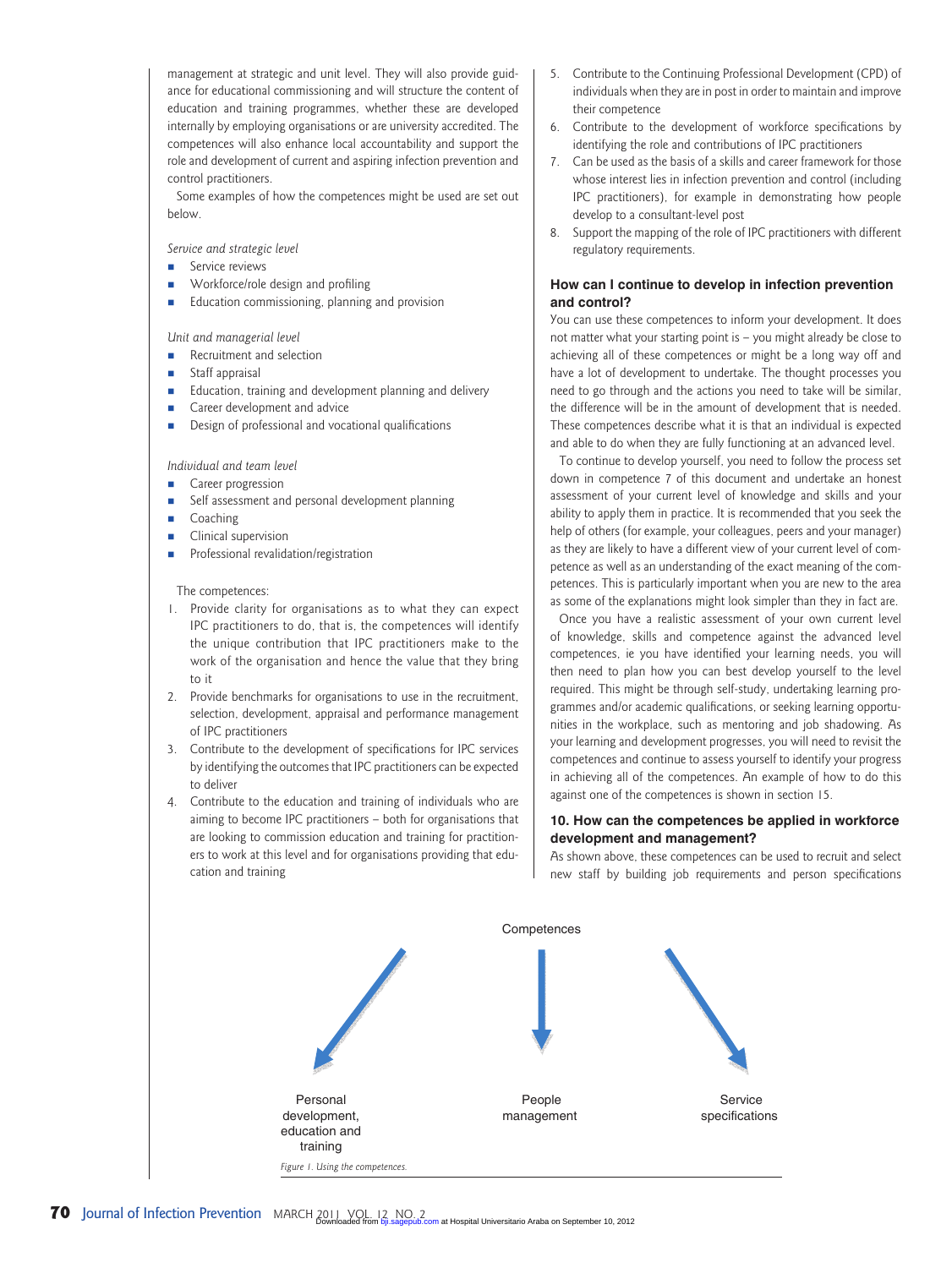around the four domains of advanced practice (with local stakeholders agreeing the essential and desirable elements). However, as part of the selection process, all new IPC practitioners should be able to provide evidence of the generic infection prevention and control competences expected in their previous role, as well as their willingness to work towards the full range of specialist advanced competences described in this document. On recruitment, a self and peer review of current levels of competence against the framework will be required, and a Personal Development Plan (PDP) with agreed timescales must be developed to fill identified learning needs. The PDP can then be used as a framework for coaching and for agreeing education, training and development.

 For staff already in post the PDP can be used in the same way. However, it is important to note that as practitioners operate in an organisational context and work as part of a wider team and culture, the competences are not themselves a performance management tool. But they do have a clear part to play in that process. As the competences are intended to specify what it is that an individual should achieve, they do not include service outcomes or performance measures. Even though these practitioners should have a clear impact on the rates of healthcare associated infections and adverse effects, it is not possible to draw a firm, direct relationship between the two. The overall effectiveness of a practitioner will be affected by the support and priority that an organisation gives to their work. As well as using these competences to contribute to job descriptions, organisations might wish to add measurement indicators of safe, clean, high-quality care into an individual's personal objectives and include them in appraisal systems.

#### **11. How are the competences structured?**

The competences have been structured to focus on the outcomes of performance – that is, what is expected of an individual when they are fully functioning at an advanced level in IPC, and influencing key strategic decisions related to public safety and care quality.

Not all jobs for people working at an advanced level of IPC will incorporate all the competences that have been set out in this document. Similarly, not all individuals working in IPC will be able to demonstrate achievement of all the competences that have been specified. Individuals will need to develop their knowledge, skills and practice over time in order to show that they can function at this advanced level of practice. They also need to have the opportunity to do so within their employing organisation.

The competences have been structured as illustrated in Box 2.

There are some generic knowledge, understanding and skills that apply to all the competences. These are shown in Box 3.

The knowledge, understanding and skills that are more specific to each of the competences and to infection prevention and control are shown with the relevant competence to which they apply.

#### **Box 2: Competency structure**

- 1 **Domains of practice** the four domains that describe the major components of advanced-level practice, that is:
	- a clinical practice
	- b education
	- c research
	- d leadership and management
- 2 **Competence statements** these are the broad role expectations of practitioners working at an advanced level of practice in IPC. They describe the 'what has to be done'.
- 3 **Performance indicators** aligned to each of the competence statements, the performance indicators describe what competent performance in advanced-level practice in IPC looks like. The indicators describe the level and scope of competent practice – that is, the indicator against which competence would be judged.
- 4 **Knowledge, understanding and skills** these descriptions identify the knowledge, understanding and skills that a practitioner would need to develop in order to achieve the competences to the level of performance required in the indicators. These statements do not have a one-to-one relationship with the performance indicators, because to achieve one indicator it is often necessary to use a range of different knowledge and apply different skills.

#### **Box 3: Generic knowledge, understanding and skills**

- a Influencing and advice strategies, including risk assessment to balance broader organisational needs with infection prevention and control requirements
- b Action planning and follow up
- c Change-management skills
- d Partnership and team-working skills
- e Communication skills
- f Negotiating skills
- g Leadership skills
- h Report preparation (including annual reports) for the organisation and external agencies
- i Developing and delivering training and education.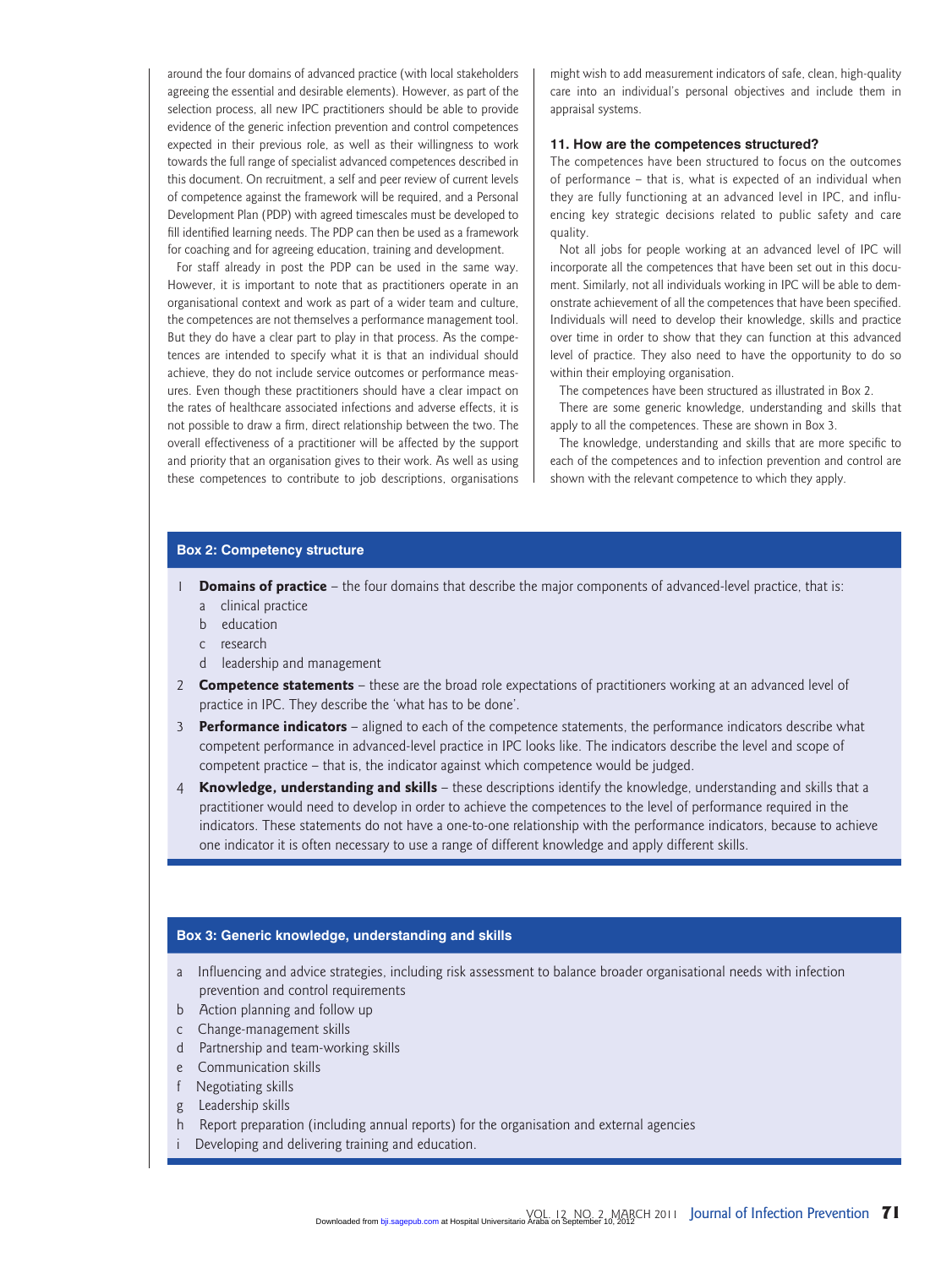#### **12. The competences' statements and performance indicators structured against the four domains**

#### **Box 4: Domain 1: Clinical practice**

**1 Improve quality and safety by developing and implementing robust, high-quality policies and guidelines that prevent and control infection**

#### *Performance indicators*

- 1 Provide guidance for those working in all areas of health and social-care practice through critically analysing and interpreting national quality and safety resources and initiatives and presenting the information in a way that is suitable for the people concerned
- 2 Evaluate the effectiveness of existing policies and guidelines and identify areas for improvement
- 3 Promote evidence-based improvements in policies and guidelines through demonstrating their value in terms of safety and quality in the context concerned
- 4 Work in partnership with individuals, the population and colleagues to develop clear and robust policies and guidelines that prevent and control infection
- 5 Work in partnership with others to plan the effective implementation of policies and guidelines to prevent and control infection
- 6 Provide expert advisory support for the implementation of policies and guidelines to prevent and control infection
- 7 Monitor the implementation of infection prevention and control policies and guidelines, taking any corrective actions as and when necessary
- 8 Identify the need for improvements in infection prevention and control policies and guidelines in the light of implementation and the changing knowledge base and evidence
- 9 Provide expert infection prevention and control input to the development of broader policies and guidelines. *Knowledge, understanding and skills*
- a Applied microbiology in relation to the chain of infection and the infection process, alert micro-organisms and conditions, body defence mechanisms
- b The significance of microbiological results, interpreting the diagnostic laboratory results, practices designed to break the chain of infection, including standard and transmission-based precautions including the placement of populations and individuals in care settings
- c Hand hygiene (including social hand hygiene, antiseptic hand hygiene, surgical scrub)
- d Safe management of invasive devices and prevention of device-related infections
- e Asepsis
- f Antimicrobial stewardship prudent prescribing of antimicrobials and the surveillance of antimicrobial-resistant organisms
- g Aligning infection prevention and control with the quality and safety agenda (using outcomes, risk assessment matrix, programmes and systems) and making use of health information exchange systems
- h Legislation, national guidance and outcomes/indicators related to preventing and controlling infection in health and social-care environments and facilities (including ventilation, water sources, waste management, hygiene, isolation facilities, laundry management, food hygiene)

i Legislation, national guidance and outcomes/indicators related to preventing and controlling infection for individuals and populations in health and social-care environments and facilities (for example, communicable disease control; immunisation; prevention and management of injuries (including sharps); post-exposure prophylaxis; specific controls in specialist areas such as burns, critical care, renal and transplant, maternity, neonatal, children, operating rooms, mental health, dentistry and ambulance services)

- j The evidence base on which infection prevention and control policies should be based
- k Knowledge of national and organisational strategies, objectives, structure and accountability and how to present information in a manner that fits within the strategic context
- 1 Policy development skills.

#### **Links to the NHS Knowledge and Skills Framework**

This competence relates to the following dimensions and levels within the NHS KSF:

Core 4 Service improvement Level 4

HWB3 Protection of health and wellbeing Level 4

#### **Links to national occupational standards**

The following national occupational standards relate to this competence:

 GEN67: *Establish quality policy and quality assurance systems for the delivery of a service or function* – see https://tools.skillsforhealth.org.uk/competence/show?code=GEN 67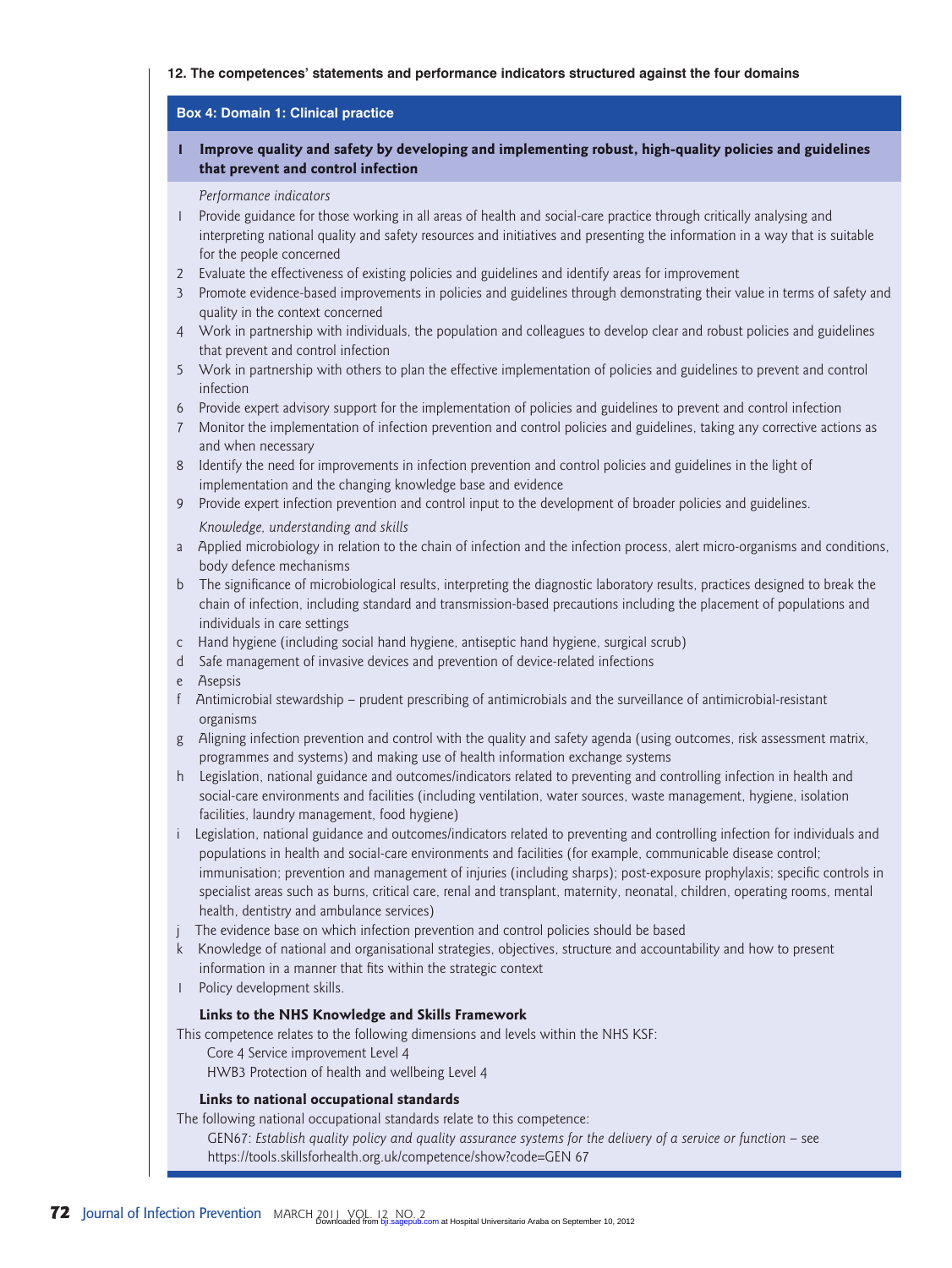#### **Clinical practice**

#### **2 Collate, analyse and communicate data relating to preventing and controlling infection for surveillance purposes**

#### *Performance indicators*

- 1 Obtain and link data using appropriate methods and systems for the surveillance of infection
- 2 Structure and analyse the data correctly to identify patterns, trends and anomalies that may be significant in relation to preventing and controlling infection
- 3 Critically assess the strengths and limitations of the data using methods of analysis that are appropriate to the nature and form of the data and the purpose for which the results are to be used
- 4 Identify areas that might require further investigation or analysis in relation to potential risks
- 5 Analyse potential risks and reach conclusions appropriate to the risks
- 6 Critically assess the conclusions reached, identifying the strengths and limitations of the analysis undertaken
- 7 Act upon the risks identified, communicating them effectively to the appropriate people
- 8 Enable health and social-care staff to understand the data and make the necessary changes to achieve improved outcomes
- 9 Take the appropriate action when surveillance methods and data can be improved

*Knowledge, understanding and skills*

- a Applied microbiology in relation to the chain of infection and the infection process, alert micro-organisms and conditions, body defence mechanisms
- b The significance of microbiological results, interpreting the diagnostic laboratory results and practices designed to break the chain of infection, including standard and transmission-based precautions including the placement of populations and individuals in care settings
- c Definitions, methods and types of surveillance, data handling, data analysis, interpreting outcomes, assessing limitations of data
- d Epidemiology, descriptive and applied (that is, the application and evaluation of epidemiologic discoveries and methods in public health and health and social-care settings, including applications of aetiological research, priority setting and evaluation of programmes, policies and services)
- e Principles of epidemiology, incidence, prevalence
- f Principles of statistics and variation
- g Feedback and reporting mechanisms.

#### **Links to the NHS Knowledge and Skills Framework**

This competence relates to the following dimensions and levels within the NHS KSF:

HWB3 Protection of health and wellbeing Level 4

IK2 Information collection and analysis Level 3

#### **Links to national occupational standards**

This competence used NOS HP2 *Collate, analyse and interpret surveillance data to assess risks to population health, wellbeing and safety* as its starting point for the development of the IPC competences. There are a number of similarities between the two sets of performance indicators/criteria but full intellectual copyright for the original material rests with Skills for Health. See https://tools.skillsforhealth.org.uk/competence/show?code=HP2

#### **Clinical practice**

#### **3 Manage incidents and outbreaks**

*Performance indicators*

- 1 Assess the information available on the incident/outbreak and seek any necessary further evidence to establish its nature and scale
- 2 Establish the appropriate response using local incident/outbreak/emergency planning guides
- 3 Inform and involve relevant colleagues and partner organisations in a timely manner consistent with incident or emergency plans
- 4 Facilitate the development of an outbreak/incident management team, ensuring that the appropriate organisations and functions are represented
- 5 Communicate clear, accurate and timely information with colleagues, partner organisations and others throughout the incident in a manner that effectively manages risk and supports effective team working
- 6 Establish agreement on the control measures to be taken to minimise exposure to hazards and to reduce risks and prevent secondary or further spread or exposures

(*Continued*)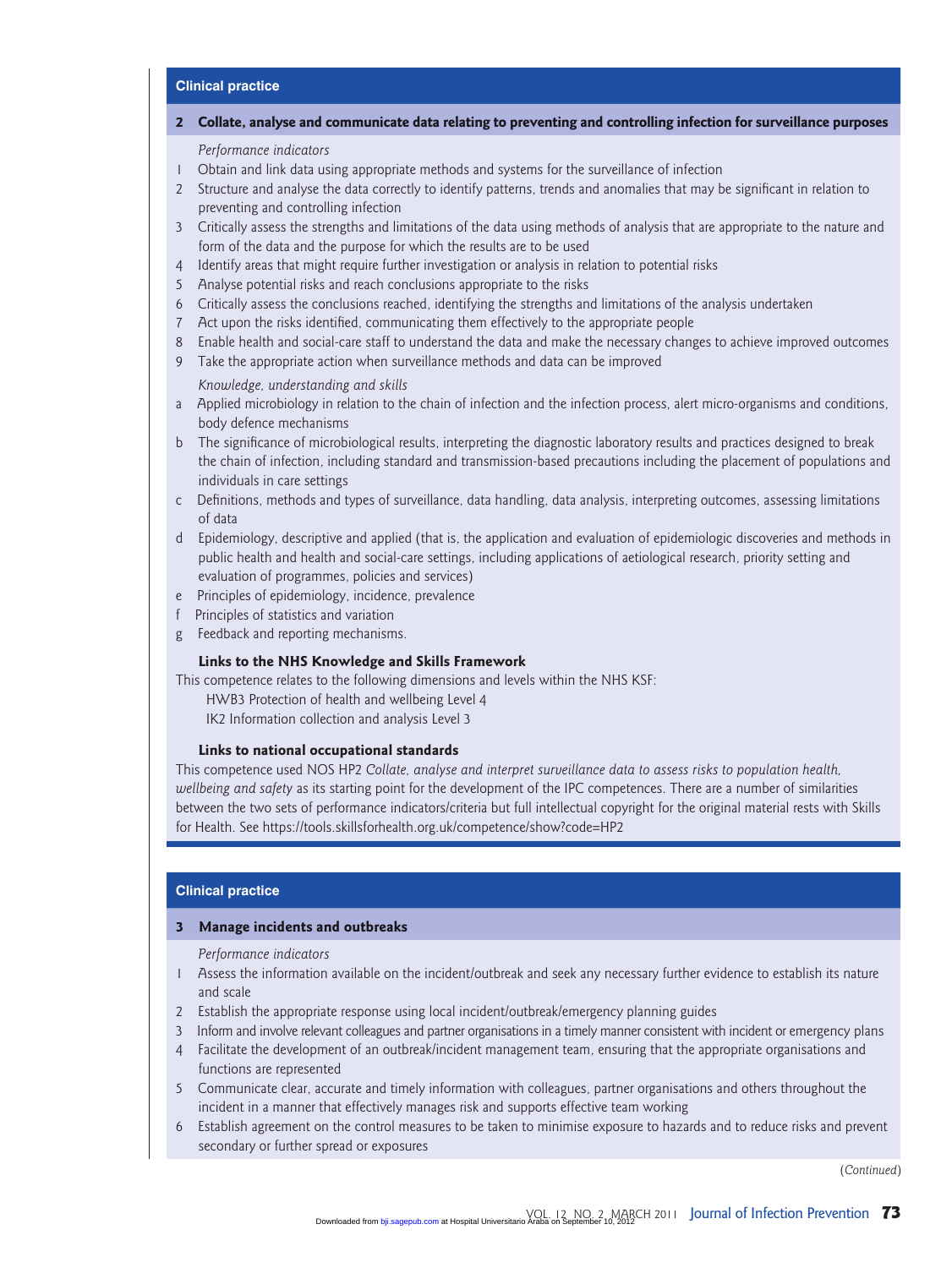#### **3 Manage incidents and outbreaks — Continued**

- 7 Review the availability of resources to implement the control measures throughout the duration of the incident/outbreak
- 8 Ensure accurate records of the investigation and management of the incident/outbreak are maintained throughout the process
- 9 Lead review of the investigation and management of the incident/outbreak and modify measures as a result
- 10 Produce a final report of the incident/outbreak and communicate it to all concerned
- 11 Evaluate the incident/outbreak and make recommendations for future improvement

#### *Knowledge, understanding and skills*

- a Alert micro-organisms, baseline
- b Defining and recognising outbreaks
- c Investigation of outbreaks, data collection
- d The significance of microbiological results; interpreting the diagnostic laboratory results; practices designed to break the chain of infection, including standard and transmission-based precautions including the placement of populations and individuals in care settings
- e Control measures
- f Epidemiology, descriptive and applied (that is, the application and evaluation of epidemiologic discoveries and methods in public health and health and social-care settings, including applications of aetiological research, priority setting and evaluation of programmes, policies and services)
- g Principles of epidemiology, incidence, prevalence
- h Principles of statistics and variation
- i Feedback and reporting mechanism
- j Epidemics, pandemics, endemic
- k Public health dimension; public health epidemiology
- l Methods of performing post-outbreak evaluation; report evaluation feedback; serious untoward incident tools
- m Emergency systems and procedures for managing incidents and outbreaks
- n The roles and responsibilities of national, regional and local agencies and departments in managing incidents and outbreaks
- o Knowledge of sources of advice and expertise that can be drawn upon to contribute to investigating and managing the hazard
- p Legal frameworks (that is, legal powers and duties, responsibilities and accountability) and organisational and professional policies and protocols when there is an outbreak or incident.

#### **Links to the NHS Knowledge and Skills Framework**

This competence relates to the following dimensions and levels within the NHS KSF:

HWB3 Protection of health and wellbeing Level 4

#### **Links to national occupational standards**

This competence used NOS HP15 *Coordinate a team investigating and managing an incident or outbreak* as its starting point for the development of the IPC competences. There are a number of similarities between the two sets of performance indicators/criteria but full intellectual copyright for the original material rests with Skills for Health. See https://tools. skillsforhealth.org.uk/competence/show?code=HP15

#### **Clinical practice**

#### **4 Improve quality and safety through the application of improvement methodologies**

#### *Performance indicators*

- 1 Identify the need for change in practices and environments
- 2 Work in partnership with others to develop practice innovations and service re-design solutions to improve safety and quality
- 3 Lead the organisation's infection prevention and control programme to improve safety and the overall quality and experience of care through linking it with the work of internal and external partners and influencing direction
- 4 Ensure that audit, surveillance, epidemiology and risk register data are collated, communicated, used and interpreted effectively
- 5 Access existing and create new databases to manage and use data and information related to improving quality and safety
- 6 Guide practice in infection prevention and control through the critical analysis and effective communication of national quality and safety resources and initiatives
- 7 Work in partnership with individuals, populations, staff and others to develop improvement programmes that are in line with the culture and context of the area
- 8 Lead the implementation of improvement programmes, working in partnership with all involved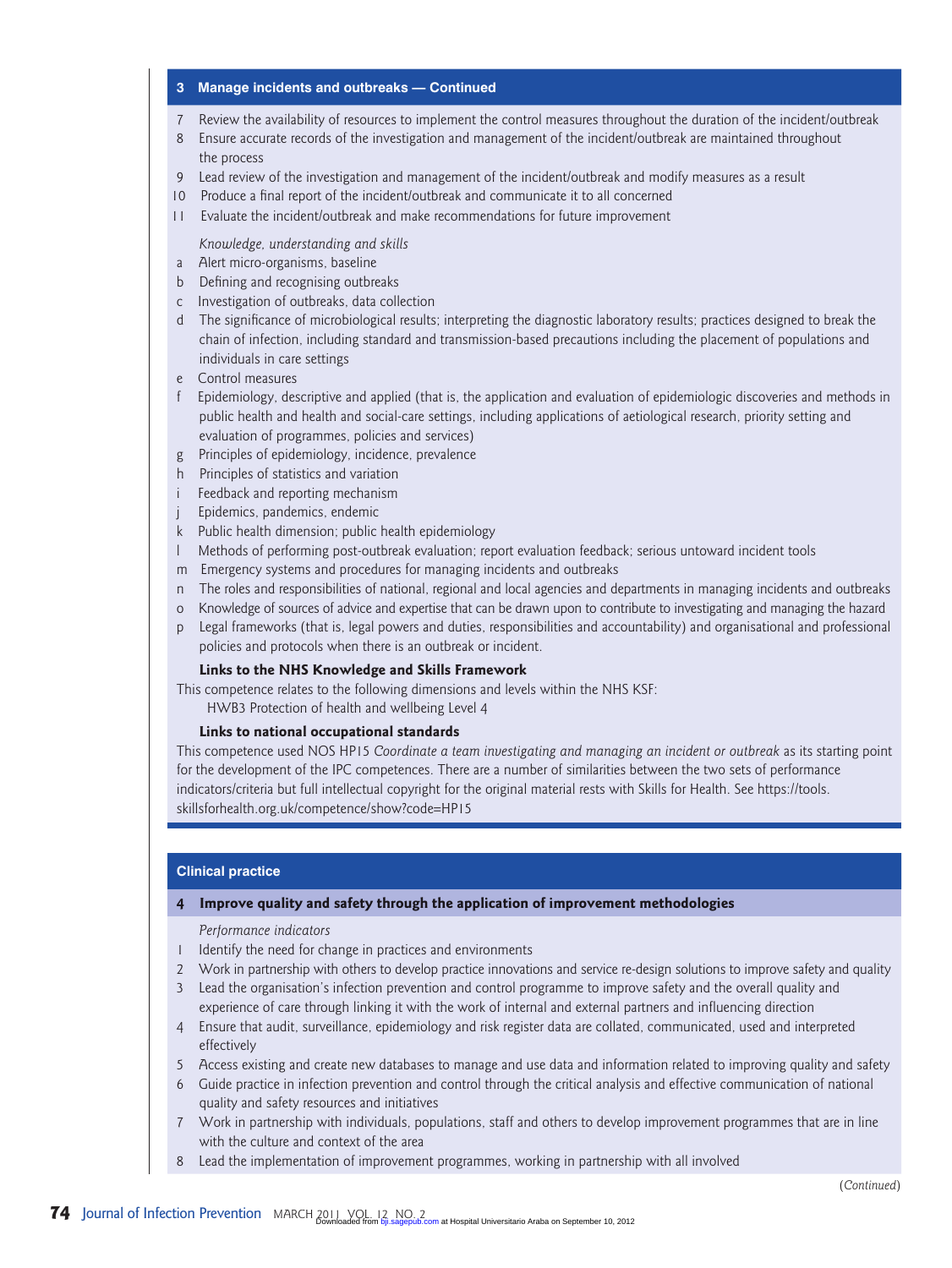#### **4 Improve quality and safety through the application of improvement methodologies — Continued**

- 9 Evaluate the effectiveness of improvement programmes in partnership with individuals, populations, staff and others, identifying the improvements that need to be made in practice
- 10 Prepare and present infection prevention and control reports and recommendations to individuals, populations, staff, members of the organisation and others
- 11 Confirm that agreed actions have been taken to improve safety and the quality of health and social-care practice
- 12 Take the necessary action to escalate concerns when there is a failure to act which compromises safety and quality.

#### *Knowledge, understanding and skills*

- a Clinical governance, quality assurance, clinical effectiveness, quality improvement framework and service improvement frameworks
- b Risk identification, assessment and management including: risk register analysis, action planning, feedback and re-evaluation
- c Serious untoward incident and root cause analysis
- d Review of audit findings, action planning, feedback and re-evaluation
- e Available quality and safety resources and initiatives
- f Outcome measures including measures that are reported by individuals receiving health and social-care services
- g Corrective and preventive actions
- h Development, implementation and evaluation of evidence-based achievable metrics and outcome measures that can be audited
- i Improvement and change methodologies.

#### **Links to the NHS Knowledge and Skills Framework**

This competence relates to the following dimensions and levels within the NHS KSF:

Core 4 Service improvement Level 4

HWB3 Protection of health and wellbeing Level 4

#### **Links to national occupational standards**

The following national occupational standards relate to this competence:

 M&L B6: *Provide leadership in your area of responsibility* – see http://www.ukstandards.org.uk/Admin/DB/0033/B5%20 2009.pdf

M&L B5: *Provide leadership for your team* – see https://tools.skillsforhealth.org.uk/competence/show?code=M%26L+B5

#### **Clinical practice**

**5** Advise on the design, construction and modification of facilities to prevent and control infection in the **built environment**

#### *Performance indicators*

- 1 Work with others on plans for the design, construction and modification of facilities to improve safety and quality through infection prevention and control
- 2 Advise on the infection prevention and control risk assessment criteria prior to a new build and in advance of any demolition or modification of a building consistent with current building guidance and legislation
- 3 Liaise with key health and social-care staff and others prior to and at every subsequent stage of the build, demolition or modification to ensure that infection prevention and control advice is effectively incorporated into the works
- 4 Work in partnership with key health and social-care staff to reduce the risk of infection to individuals, populations, staff and others during construction, demolition or modification activities
- 5 On the completion of the works, review with individuals, populations, staff and others the effectiveness of the development for preventing and controlling infection.

#### *Knowledge, understanding and skills*

- a Applied microbiology in relation to the chain of infection and the infection process, alert micro-organisms and conditions, body defence mechanisms
- b The significance of microbiological results, interpreting the diagnostic laboratory results; practices designed to break the chain of infection – for example, standard and transmission-based precautions including the placement of individuals and populations within care settings
- c Antimicrobial stewardship prudent prescribing of antimicrobials and the surveillance of antimicrobial resistant organisms

(*Continued*)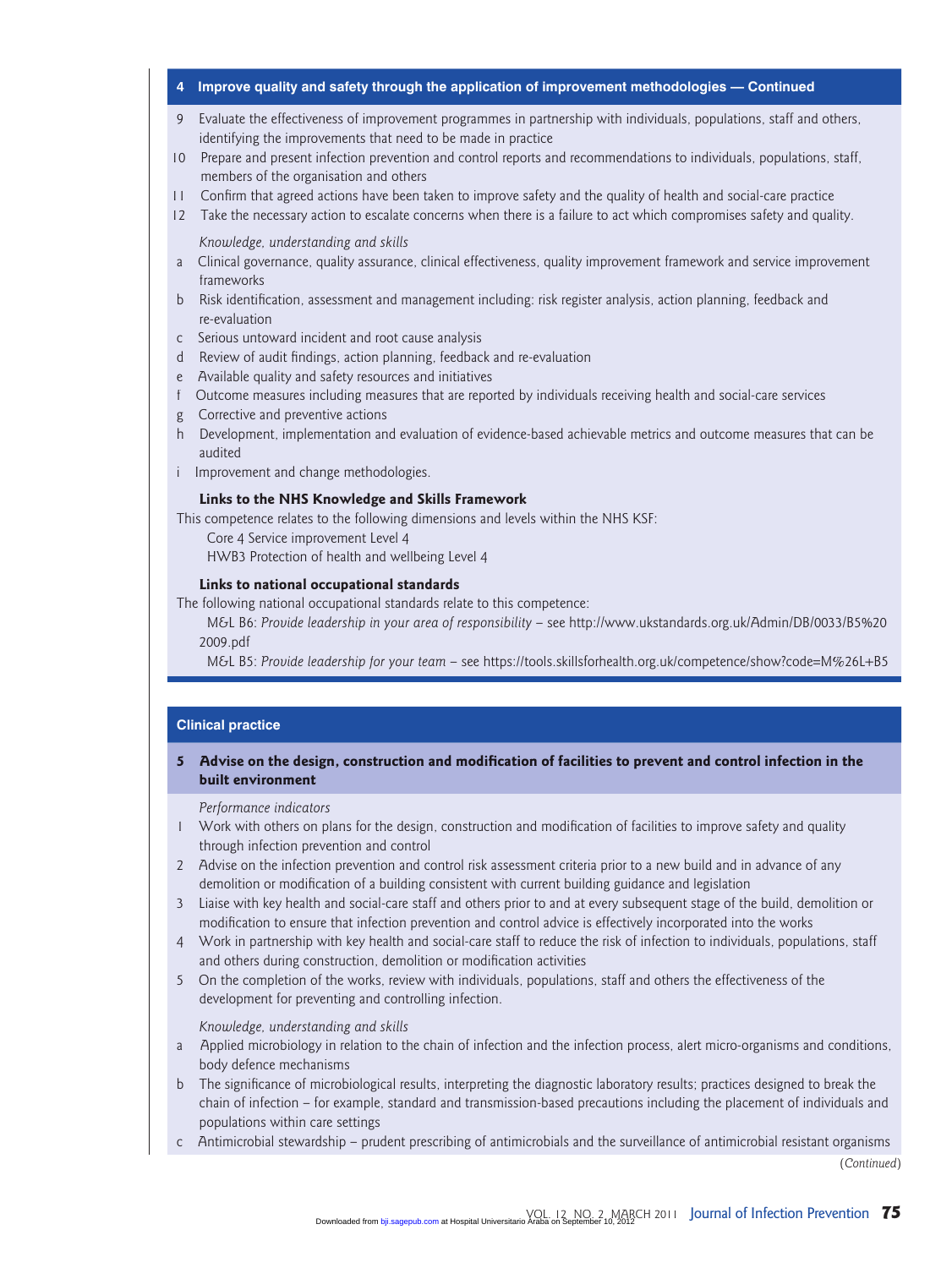#### **5** Advise on the design, construction and modification of facilities to prevent and control infection in the built **environment — Continued**

- d Legislation, national guidance and outcomes/indicators relating to the design, construction and modification of the built environment in general and health and social-care facilities in particular (for example, ventilation, water sources, waste management, hygiene)
- e Organisational strategy for new builds, refurbishments, planned programme maintenance
- f Interpretation of architects', estates' and facilities' plans for new builds, refurbishment and modification

#### **Links to the NHS Knowledge and Skills Framework**

This competence relates to the following dimensions and levels within the NHS KSF: EF2 Environments and buildings Level 4

#### **Links to national occupational standards**

The following national occupational standards relate to this competence:

 HSC 3117 *Conduct a health and safety risk assessment of a workplace* – see https://tools.skillsforhealth.org.uk/ competence/show?code=HSC3117

#### **Clinical practice**

#### **6 Evaluate, monitor and review the effectiveness of decontamination processes for equipment and environment**

*Performance indicators*

- 1 Provide evidence-based infection prevention and control input in the development of decontamination policies and procedures
- 2 Audit decontamination methods to determine their effectiveness
- 3 Report the outcomes of the audit, drawing specific attention to the risks to safety and quality that have been identified
- 4 Advise on the actions that are required to improve quality and safety when decontamination processes are ineffective and the timescale in which they need to be implemented
- 5 Confirm that the required actions have been effectively undertaken to control infection and promote safety and quality
- 6 Take the necessary action to escalate concerns when there is a failure to act which compromises safety and quality.

*Knowledge, understanding and skills*

- a Applied in relation to the chain of infection and the infection process, alert micro-organisms and conditions, body defence mechanisms
- b The significance of microbiological results; interpreting the diagnostic laboratory results; practices designed to break the chain of infection – for example, standard and transmission-based precautions including the placement of individuals and populations in care settings
- c Antimicrobial stewardship prudent prescribing of antimicrobials and the surveillance of antimicrobial-resistant organisms
- d Levels of decontamination lifecycle and cycle parameters, use of various tests, water quality tests (for example, TVC levels)
- e Methods and processes of decontamination (for example, physical and chemical disinfection, sterilisation)
- f Methods and processes of decontamination for: medical devices (for example, endoscopes, surgical instruments), equipment and environments
- g Risk assessment of processes, environments and systems used for decontamination
- h Evaluation of application of decontamination processes in clinical practice
- i National guidance on decontamination processes for equipment and reusable medical devices (for example, Health Technical Memorandum (HTM), Scottish HTM) and the evidence base on which they are built
- j Legislation, national guidance and outcomes/indicators on decontamination processes for the built environment and the evidence base on which they are built
- k Regional and local policies which differ from national guidance and the rationale for this.

#### **Links to the NHS Knowledge and Skills Framework**

This competence relates to the following dimensions and levels within the NHS KSF:

EF1 Systems, buildings and equipment Level 4

EF2 Environments and buildings Level 4

#### **Links to national occupational standards**

The following national occupational standards relate to this competence:

 DEC6: *Monitor procedures and operate tracking systems and procedures* – see https://tools.skillsforhealth.org.uk/ competence/show?code=DEC6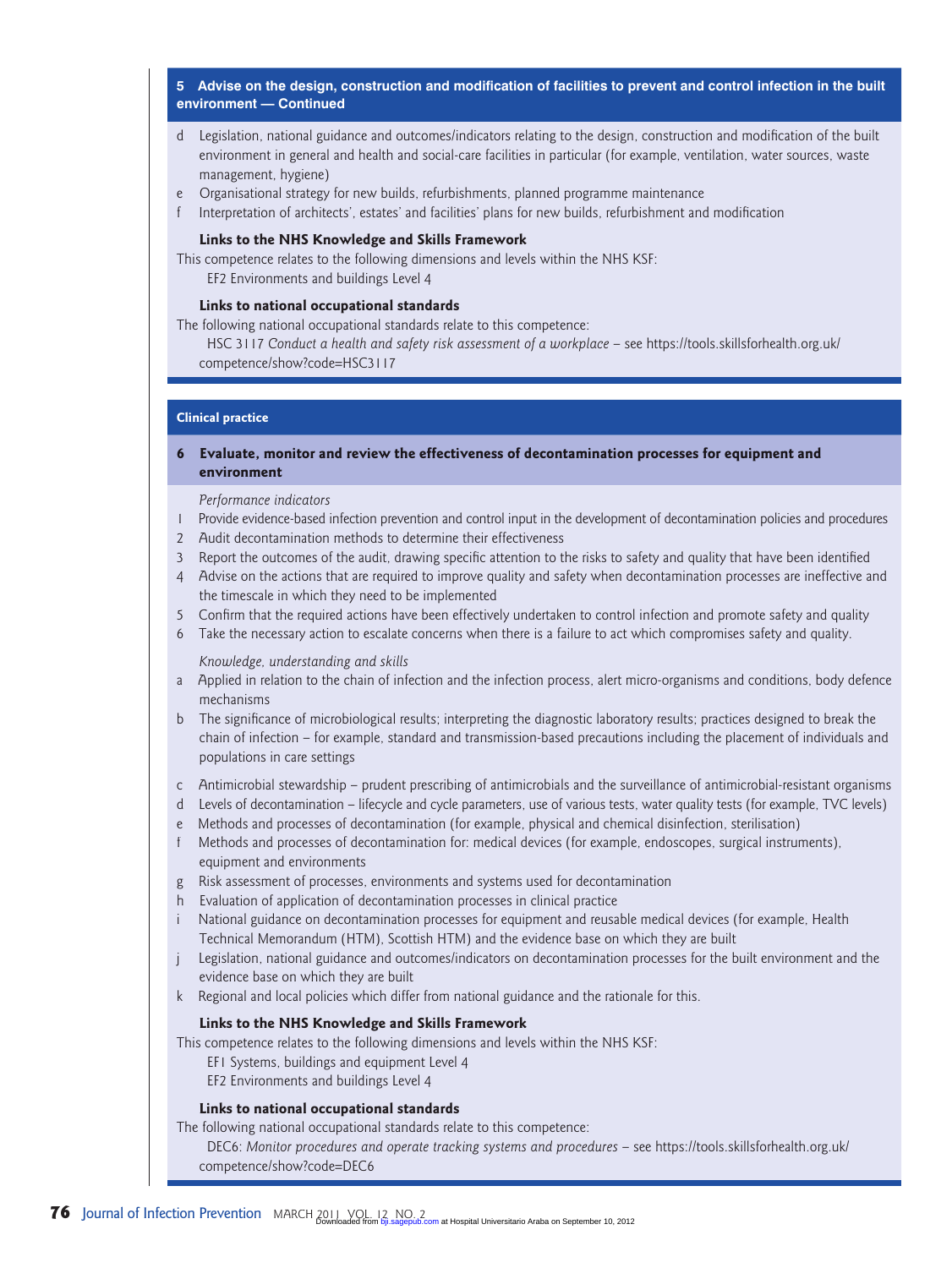#### **Box 4: Domain 2: Education**

#### **7 Develop own knowledge, skills and practice**

#### *Performance indicators*

- 1 Evaluate own development and application of knowledge and skills to meet current and emerging work demands and organisational objectives
- 2 Identify own development needs and set own personal development objectives, including professional development
- 3 Develop a personal development portfolio, recognising strengths and limitations, with clear learning needs, plans, actions and outcomes
- 4 Develop own knowledge, skills and practice through active engagement in a range of learning and development opportunities
- 5 Continually maintain an up-to-date knowledge of infection prevention and control through a range of different activities (including reading peer-reviewed journals, accessing other sources of published information, and peer review sessions)
- 6 Seize opportunities to learn new knowledge and skills and apply them in the development of practice

*Knowledge, understanding and skills*

- a Self awareness of competence and level required
- b Critical analysis, evaluation and appraisal skills
- c Critical analysis and evaluation of published literature and peer-reviewed research studies
- d Writing for publication and reviewing journal articles
- e Knowledge management and knowledge sharing
- f Dissemination of best practice, internal to the organisation, at conferences and in journals.

#### **Links to the NHS Knowledge and Skills Framework**

This competence relates to the following dimensions and levels within the NHS KSF:

Core 2 Personal and people development Level 4

#### **Links to national occupational standards**

The following national occupational standards relate to this competence:

GEN13: Synthesise new knowledge into the development of your own practice – see https://tools.skillsforhealth.org.uk/ competence/show?code=GEN13

#### **Education**

**8 Lead the development of the knowledge, skills and practice of the infection prevention and control team**

*Performance indicators*

- 1 Encourage others to make accurate and credible assessments of their knowledge and skills, challenging complacency and actions that are not in the interests of safety and quality
- 2 Identify and address gaps in knowledge, skills and competence of staff working within the infection prevention and control team
- 3 Develop an environment that values learning and development and promotes a learning culture in the workplace
- 4 Develop and inspire all members of the team to use their abilities to practise effectively and efficiently to deliver the infection prevention and control programme
- 5 Work in partnership with members of the infection prevention and control team to include professional development as part of their personal development planning
- 6 Alert relevant others to resource issues that affect learning, development and performance

*Knowledge, understanding and skills*

- a Staff appraisal, feedback, action plan and re-evaluation skills
- b The meaning of the term 'learning culture' and how it can be facilitated
- c Facilitating work-based learning, practice development and research activities
- d Staff development skills (including mentoring and coaching)
- e Effective methods of levels of delegation and support
- f Leadership models and styles and their application to practice.

#### **Links to the NHS Knowledge and Skills Framework**

This competence relates to the following dimensions and levels within the NHS KSF:

Core 2 Personal and people development Level 4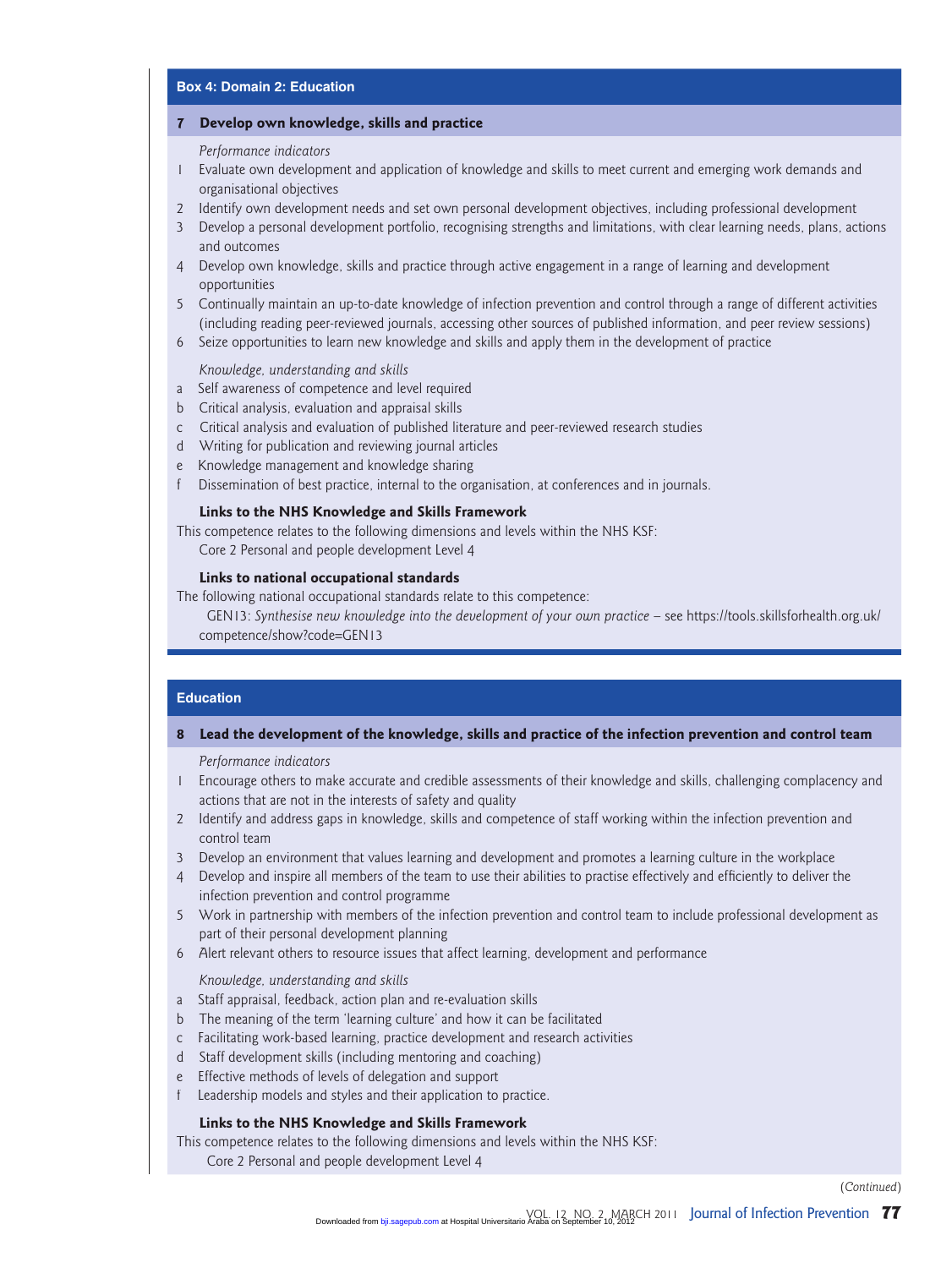**8 Lead the development of the knowledge, skills and practice of the infection prevention and control team — Continued**

#### **Links to national occupational standards**

The following national occupational standards relate to this competence:

- HSC43: *Take responsibility for the continuing professional development of self and others* see https://tools. skillsforhealth.org.uk/competence/show?code=HSC43
- CMF1: *Provide clinical leadership and take responsibility for the continuing professional development of self and others* – see https://tools.skillsforhealth.org.uk/competence/show?code=CM+F1
- 

#### **Education**

**9 Develop and implement learning and development opportunities and solutions to improve infection prevention and control**

*Performance indicators*

- 1 Identify the learning and development needs of individuals and teams through the use of epidemiological, surveillance and audit data
- 2 Evaluate with the relevant people the current approaches to learning and development related to infection prevention and control and identify areas for improvement
- 3 Work in partnership with individuals, populations and other relevant people to identify learning and development opportunities and solutions that offer best value for money and are targeted to address key issues
- 4 Develop a range of evidence-based learning and development activities that are tailored to the needs of specific groups of health and social-care staff and offer best value for money
- 5 Lead the implementation of learning and development activities to ensure that they are fi t for purpose and improve infection prevention and control
- 6 Ensure the necessary modifications are made to learning and development activities to improve their effectiveness
- 7 Advise others on how to effectively include infection prevention and control in their own learning and development programmes and activities
- 8 Provide consultancy services on infection prevention and control to individuals and teams inside and outside the organisation

*Knowledge, understanding and skills*

- a Models and theories of learning (for example, learning styles)
- b Learning processes, methods and opportunities including innovative approaches to learning
- c How to identify learning needs
- d Types and methods of assessment
- e Integration of learning and development with organisational strategy and objectives for infection prevention and control.

#### **Links to the NHS Knowledge and Skills Framework**

This competence relates to the following dimensions and levels within the NHS KSF: G1 Learning and development Level 4

#### **Links to national occupational standards**

The following national occupational standards relate to this competence:

 AC3: *Contribute to the development of the knowledge and practice of others* – see https://tools.skillsforhealth.org.uk/ competence/show?code=AC3

 LLUKL1: *Develop a strategy and plan for learning and development* – see https://tools.skillsforhealth.org.uk/ competence/show?code=LLUK+L1

 LLUKL2: *Identify the learning and development needs of the organisation* - see https://tools.skillsforhealth.org.uk/ competence/show?code=LLUK+L2

 LLUKL3: *Identify individual learning aims and programmes* – see https://tools.skillsforhealth.org.uk/competence/ show?code=LLUK+L3

 LLUKL7: *Prepare and develop resources to support learning* – see https://tools.skillsforhealth.org.uk/competence/ show?code=LLUK+L7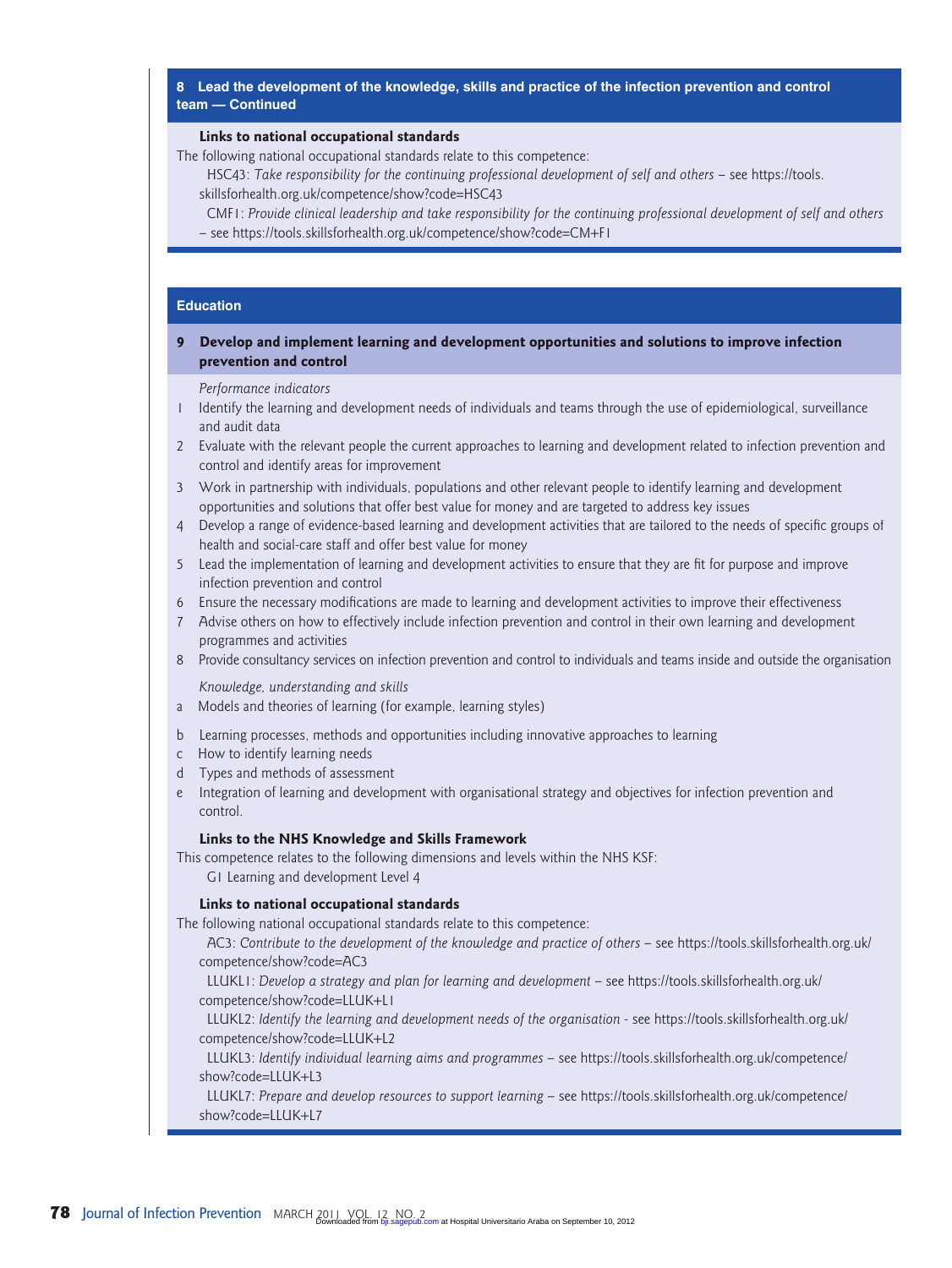#### **Education**

| 10 Work with others to develop, implement, evaluate and embed infection prevention and control within |
|-------------------------------------------------------------------------------------------------------|
| workforce development strategies                                                                      |

#### *Performance indicators*

- 1 Work with others to build infection prevention and control into workforce development strategies
- 2 Provide expert advice and support in implementing a strategy for developing the workforce to improve infection prevention and control
- 3 Influence and persuade others to see infection prevention and control as an integral part of the learning and development culture in health and social care and essential to safety and quality
- 4 Evaluate the effectiveness of workforce development strategies in improving infection prevention and control
- 5 Make recommendations to improve the knowledge and skills of the workforce to prevent and control infection

#### *Knowledge, understanding and skills*

- a Risk management and quality improvement programmes
- b Learning culture
- c Integration of learning and development with organisational strategy and objectives for infection prevention and control
- d Identifying and negotiating training programmes
- e Clinical education and clinical teaching
- f Preparation of practitioners for different roles in the infection prevention and control team and for preventing and controlling infection more generally
- g Evaluation of the effectiveness of workforce development strategies including specifi c education and training programmes.

#### **Links to the NHS Knowledge and Skills Framework**

This competence relates to the following dimensions and levels within the NHS KSF:

G1 Learning and development Level 4

G7 Capacity and capability Level 3

#### **Links to national occupational standards**

The following national occupational standards relate to this competence:

LLUK L1: *Develop a strategy and plan for learning and development* – see https://tools.skillsforhealth.org.uk/competence/ show?code=LLUK+L1

#### **Box 4: Domain 3: Research**

**11 Access, appraise and apply robust evidence of all types, and from a range of research and other sources, to the domains of the role**

#### *Performance indicators*

- 1 Appraise the validity, sufficiency and relevance of research methodologies and other information sources applicable to infection prevention and control
- 2 Critically appraise the literature to establish its validity and application to practice
- 3 Synthesise and analyse the arguments of others, identifying strengths and weaknesses
- 4 Apply the findings of the appraisal to practice
- 5 Evaluate the outcomes and findings of research and other literature to determine their impact on, and potential for, improving infection prevention and control

*Knowledge, understanding and skills*

- a Organisational strategies and objectives
- b The research process
- c Research approaches and design
- d Qualitative and quantitative research skills
- e Literature searching
- f Literature reviewing
- g Peer review
- h Secondary sources

(*Continued*)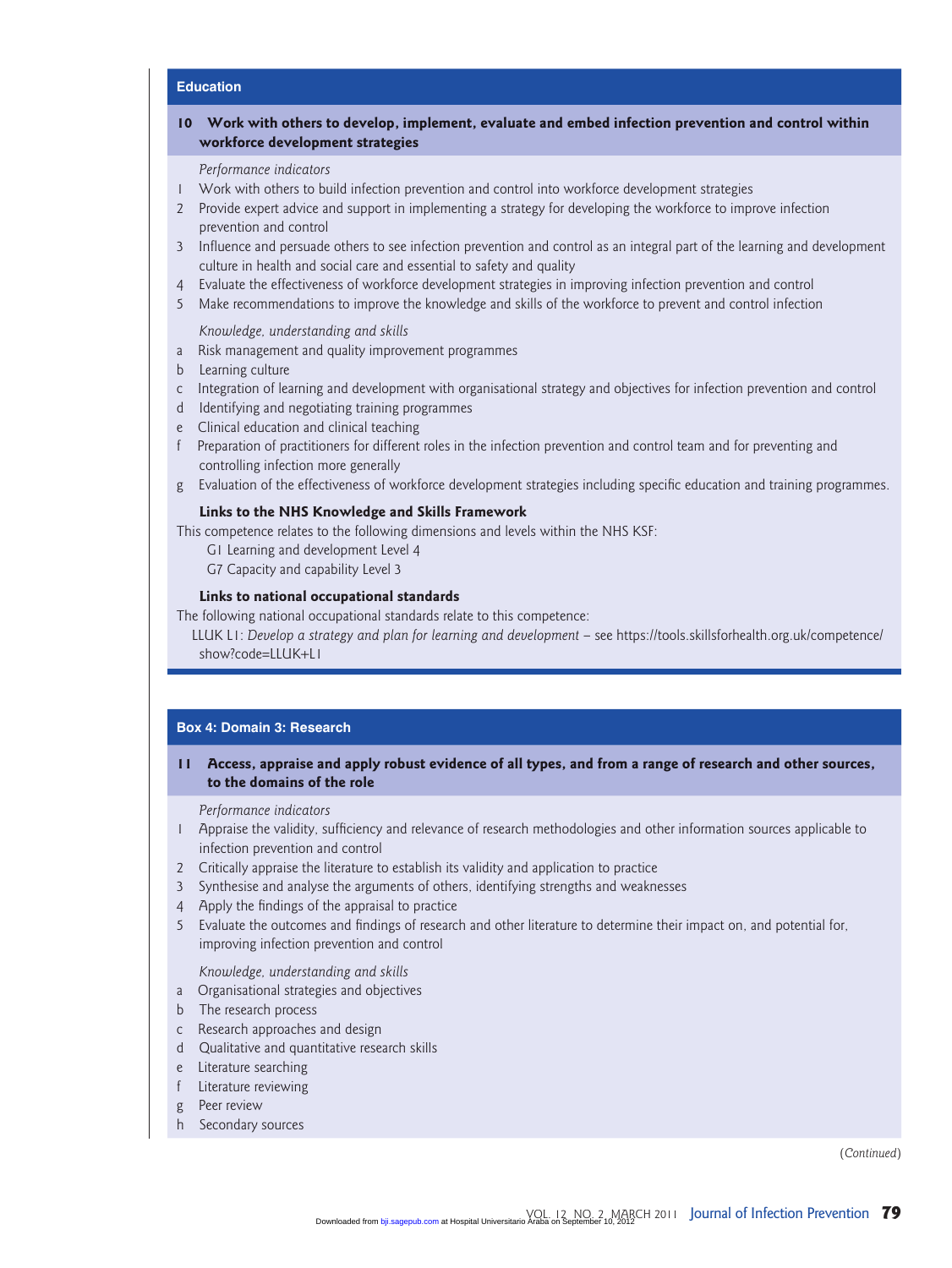#### **11 Access, appraise and apply robust evidence of all types, and from a range of research and other sources, to the domains of the role — Continued**

- i Critical analytical skills
- j Application of research evidence to practice.

#### **Links to the NHS Knowledge and Skills Framework**

This competence relates to the following dimensions and levels within the NHS KSF: IK2 Information collection and analysis Level 3

#### **Links to national occupational standards**

This competence uses NOS PHS22 *Appraise, plan and manage research related to improving health and wellbeing* as its starting point and adapted it for advanced-level practice in infection prevention and control. The competence set out above is very similar to NOS PHS22 and full intellectual copyright for the original material rests with Skills for Health. See https://tools.skillsforhealth.org.uk/competence/show?code=PHS22

#### **Research**

**12 Build the evidence and knowledge base to improve and develop infection prevention and control strategies and practices through participation in, or completing research and other related activities, including audit**

#### *Performance indicators*

- 1 Determine priorities for research and development within infection prevention and control, working in partnership with individuals, populations and colleagues (at national and local level and within services and academia)
- 2 Identify, select and summarise research and other related activities from a variety of sources that are applicable to infection prevention and control
- 3 Work with others to develop clear proposals that are consistent with identified priorities
- 4 Present clear, succinct, valid, reliable and cost-effective proposals to appropriate people and organisations
- 5 Collect, collate, analyse and synthesise qualitative and quantitative data and information using appropriate methods
- 6 Ensure projects are delivered and reported to time, addressing the questions or issues posed
- 7 Reach agreements with key people and stakeholders about the need for applying research outcomes and findings to infection prevention and control practice and how best to do this
- 8 Monitor and review implementation against anticipated outcomes and findings and make necessary adjustments in agreement with others

#### *Knowledge, understanding and skills*

- a Skills of interpreting research and related literature
- b Skills for evaluating research and other related literature in relation to:
	- research questions
	- research design
	- study analysis
	- limitations of the study
	- clinical implications of the study
	- implications for practice
- c Strategies for implementing findings in practice
- d Role of the funder.

#### **Links to the NHS Knowledge and Skills Framework**

This competence relates to the following dimensions and levels within the NHS KSF:

IK2 Information collection and analysis Level 3

G5 Services and project management Level 3

#### **Links to national occupational standards**

This competence uses NOS PHS23 *Interpret research findings and implement them in practice* as its starting point and adapted it for advanced-level practice in infection prevention and control. The competence set out above is similar in content to NOS PHS23 and full intellectual copyright for the original material rests with Skills for Health. See https://tools. skillsforhealth.org.uk/competence/show?code=PHS23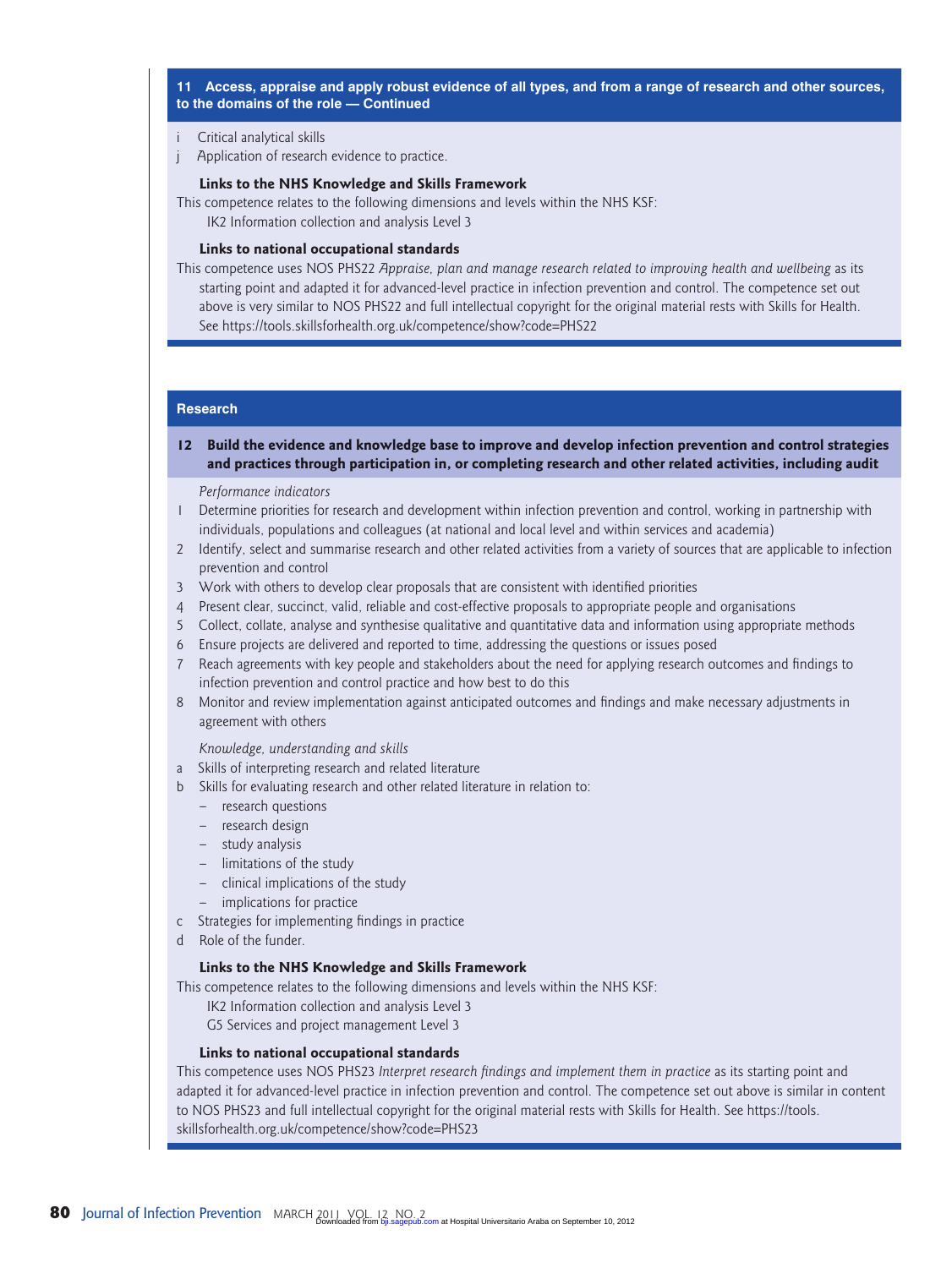#### **Research**

#### **13 Share best practice through the dissemination of evidence and knowledge**

*Performance indicators*

- 1 Communicate findings and outcomes in various ways, to relevant people and stakeholders in a manner that is appropriate to their needs
- 2 Defend the intellectual basis of the evidence underpinning findings and outcomes
- 3 Reach agreements with key people and stakeholders in applying the findings and outcomes to infection prevention and control practice
- 4 In collaboration with others, apply evidence and knowledge in developing policy and driving forward improvement

*Knowledge, understanding and skills*

- a Skills of interpreting research and project outcomes
- b Skills of communicating research and project outcomes
	- implications for practice
	- report writing
	- writing for publication
	- oral presentation skills
- c Strategies for implementing research findings in practice.

#### **Links to the NHS Knowledge and Skills Framework**

This competence relates to the following dimensions and levels within the NHS KSF:

G2 Development and innovation Level 3

#### **Links to national occupational standards**

This competence uses NOS PHS23 *Interpret research findings and implement them in practice* as its starting point and adapted it for advanced-level practice in infection prevention and control. The competence set out above is similar in content to NOS PHS23 and full intellectual copyright for the original material rests with Skills for Health. See https://tools. skillsforhealth.org.uk/competence/show?code=PHS23

#### **Box 4: Domain 4: Leadership and management**

#### **14 Improve quality and safety through networking, infl uence, proactivity and challenge**

*Performance indicators*

- 1 Scan worldwide developments for emerging threats to safety and quality, emerging measures to address threats, and opportunities for action
- 2 Measure the future risks and threats; infection and prevention control measures
- 3 Proactively develop and sustain new partnerships and networks to influence and improve safety and quality working across professional, organisational and system boundaries
- 4 Develop and sustain a strategic vision and related plans, and gather evidence of improved quality, safety and infection prevention and control, using a range of different skills and drawing on own and others' expert knowledge
- 5 Seize appropriate and timely opportunities to stress safety and quality across different pathways, health and social-care settings and institutions
- 6 Continuously assess and monitor the risks to safety and quality and challenge others' actions and decisions when they put individuals, populations and others at risk
- 7 Advise key people of the effect that their decisions will have on safety and quality and the risks of not taking actions related to infection prevention and control
- 8 Recommend courses of action to key people that will improve safety and quality and bring other related benefits
- 9 Develop quality and safety improvement practices through understanding the implications of epidemiological, micro-biological, demographic, social, political and professional trends and developments and applying them to the context and environment following horizon scanning
- 10 Effectively communicate key messages to wider audiences to influence the wider safety and quality agenda
- 11 Take the necessary action to escalate concerns when safety and quality are compromised and there is a failure to act

(*Continued*)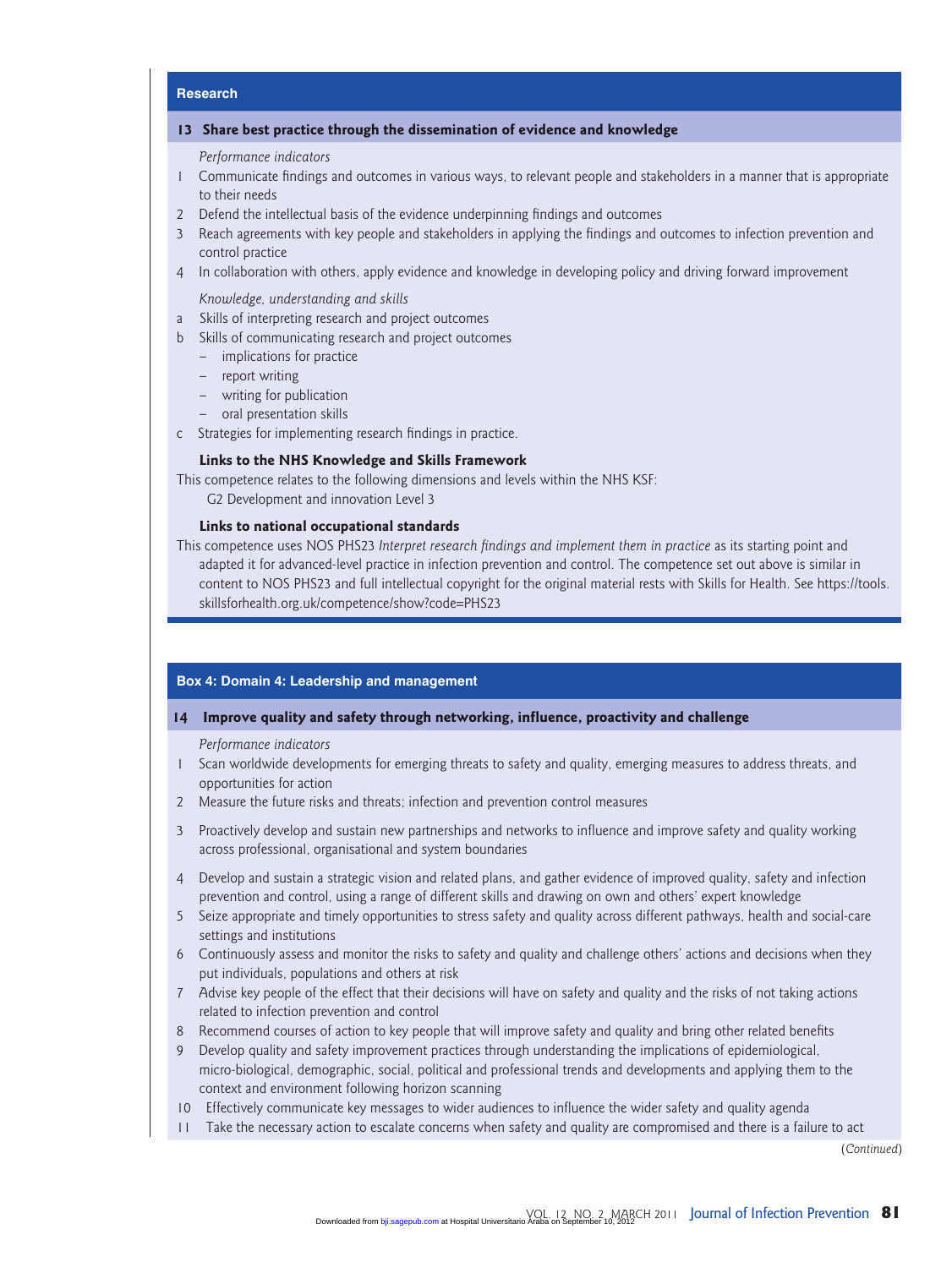#### 14 Improve quality and safety through networking, influence, proactivity and challenge — Continued

*Knowledge, understanding and skills*

- a The national and local strategic context, and sources of information about relevant factors and trends
- b How to present information in a manner that fits within the strategic context
- c Organisational strategy, objectives, structure and accountability
- d Local, regional and national networks.

#### **Links to the NHS Knowledge and Skills Framework**

This competence relates to the following dimensions and levels within the NHS KSF:

 Core 1 Communication Level 4 HWB3 Protection of health and wellbeing Level 4 G2 Development and innovation Level 3

#### **Links to national occupational standards**

The following national occupational standards relate to this competence:

GEN32: Search information, evidence and knowledge resources and communicate the results - see https://tools. skillsforhealth.org.uk/competence/show?code=GEN32

#### **Leadership and management**

#### **15 Improve quality and safety through the design, planning, monitoring and development of services**

*Performance indicators*

- 1 Promote a vision of improved quality and safety and better infection prevention and control within health and social-care and related services to meet the needs of the population(s) that they are designed to serve
- 2 Actively engage with individuals and populations about their needs and priorities in relation to infection prevention and control
- 3 Enable different health and social-care providers and professionals within health economies to understand the need for, and commit to, common goals and objectives
- 4 Work with others to develop the standards of infection prevention and control that health and social-care services should meet so that they increase public confidence and deliver high-quality outcomes
- 5 Determine the needs of individuals and populations, and the outcomes they require from health and social-care services, from an analysis of hard and soft public health data
- 6 Draft specifications for services which contain clear and specific outcomes and indicators, sufficient levers to change practice, and identify the consequences of achieving or not achieving these
- 7 Secure the agreement of providers to the delivery of the specified services within available resources
- 8 Confirm that health and social-care providers have the necessary systems, policies, procedures and governance structures in place to provide high-quality and safe services and that they comply with national environmental standards
- 9 Analyse data on performance from service providers to determine if standards, indicators and outcomes are being met in service provision
- 10 Actively monitor and review the delivery of services against specification, outcomes and indicators (for example, through making unannounced visits) and take timely action when issues arise, including escalating to others if required

*Knowledge, understanding and skills*

- a Effective engagement methods with individuals and populations about their needs and priorities in relation to infection prevention and control
- b Engagement strategies with health and social-care providers and professionals to build common goals and interests
- c Development of standards, indicators, outcome measures and so on
- d Skills in analysing public health data (hard and soft) to identify the needs and interests of individuals and populations
- e Service specifications contents, driving quality and safety, specifying standards for monitoring and assurance, performance management requirements (services will include those relating to health and social-care services themselves and related services, for example, facilities management – cleaning, food, waste disposal, linen)
- f Clinical governance, quality assurance, clinical effectiveness, quality improvement framework and service improvement frameworks
- g Improvement and change methodologies.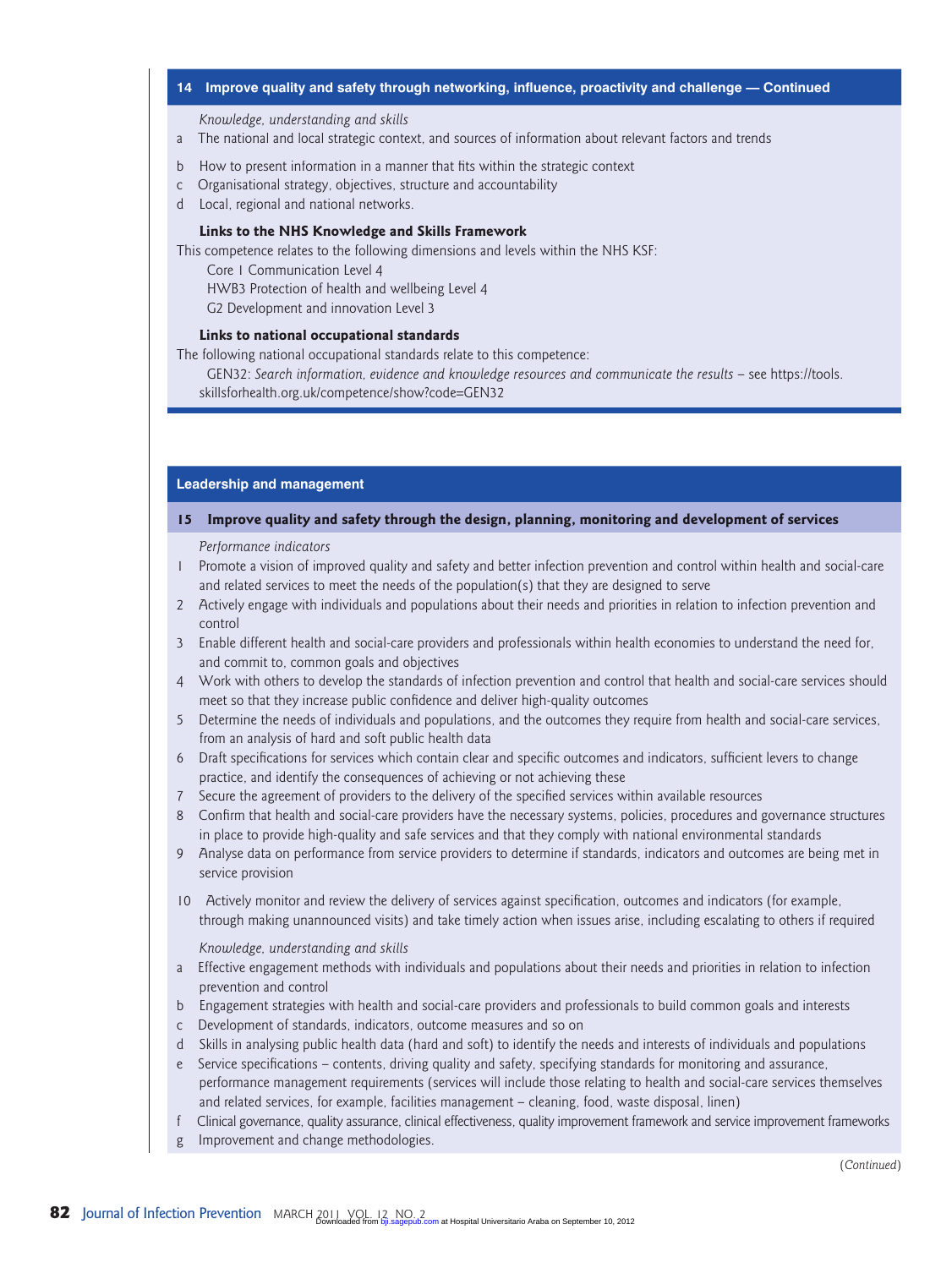**15 Improve quality and safety through the design, planning, monitoring and development of services — Continued**

#### **Links to the NHS Knowledge and Skills Framework**

This competence relates to the following dimensions and levels within the NHS KSF: Core 4 Service improvement Level 4

HWB3 Protection of health and wellbeing Level 4

G3 Procurement and commissioning Level 3

G5 Services and project management Level 4

#### **Links to national occupational standards**

The following national occupational standards relate to this competence:

 ENTO HSP1: *Develop and review the organisation's health and safety strategy* – see https://tools.skillsforhealth.org.uk/ competence/show?code=ENTO+HSP1

ENTO HSP13: *Influence and keep pace with improvements in health and safety practice* – see https://tools. skillsforhealth.org.uk/competence/show?code=ENTO+HSP13

#### **Leadership and management**

#### **16 Lead high quality infection prevention and control services**

*Performance indicators*

- 1 Communicate a vision of infection prevention and control that is related to major organisational objectives and captures the interests of key people
- 2 Develop a strategy for an effective infection prevention and control service
- 3 Negotiate and agree deliverables, outcomes and resource allocations for the infection prevention and control service and specific projects
- 4 Develop and facilitate the implementation of the infection prevention and control annual programme in partnership with key people
- 5 Review outcomes, plans, methods, processes and systems related to infection prevention and control and modify them to improve effectiveness
- 6 Prepare and present relevant and focused infection prevention and control reports and other forms of communication to key people

*Knowledge, understanding and skills*

- a Organisational management strategy
- b Individual and organisational management strategy
- c Principles and methods of planning, resourcing, monitoring and controlling
- d Leadership theories and styles (for example, situational leadership, transformational leadership, servant leaders, distributed leadership) and their application to practice
- e Organisational and directorate communication strategy.

#### **Links to the NHS Knowledge and Skills Framework**

This competence relates to the following dimensions and levels within the NHS KSF:

Core 4 Service improvement Level 4

HWB3 Protection of health and wellbeing Level 4

G3 Procurement and commissioning Level 3

G5 Services and project management Level 4

#### **Links to national occupational standards**

The following national occupational standards relate to this competence:

 M&L B6: *Provide leadership in your area of responsibility* – see https://tools.skillsforhealth.org.uk/competence/ show?code=M%26L+B6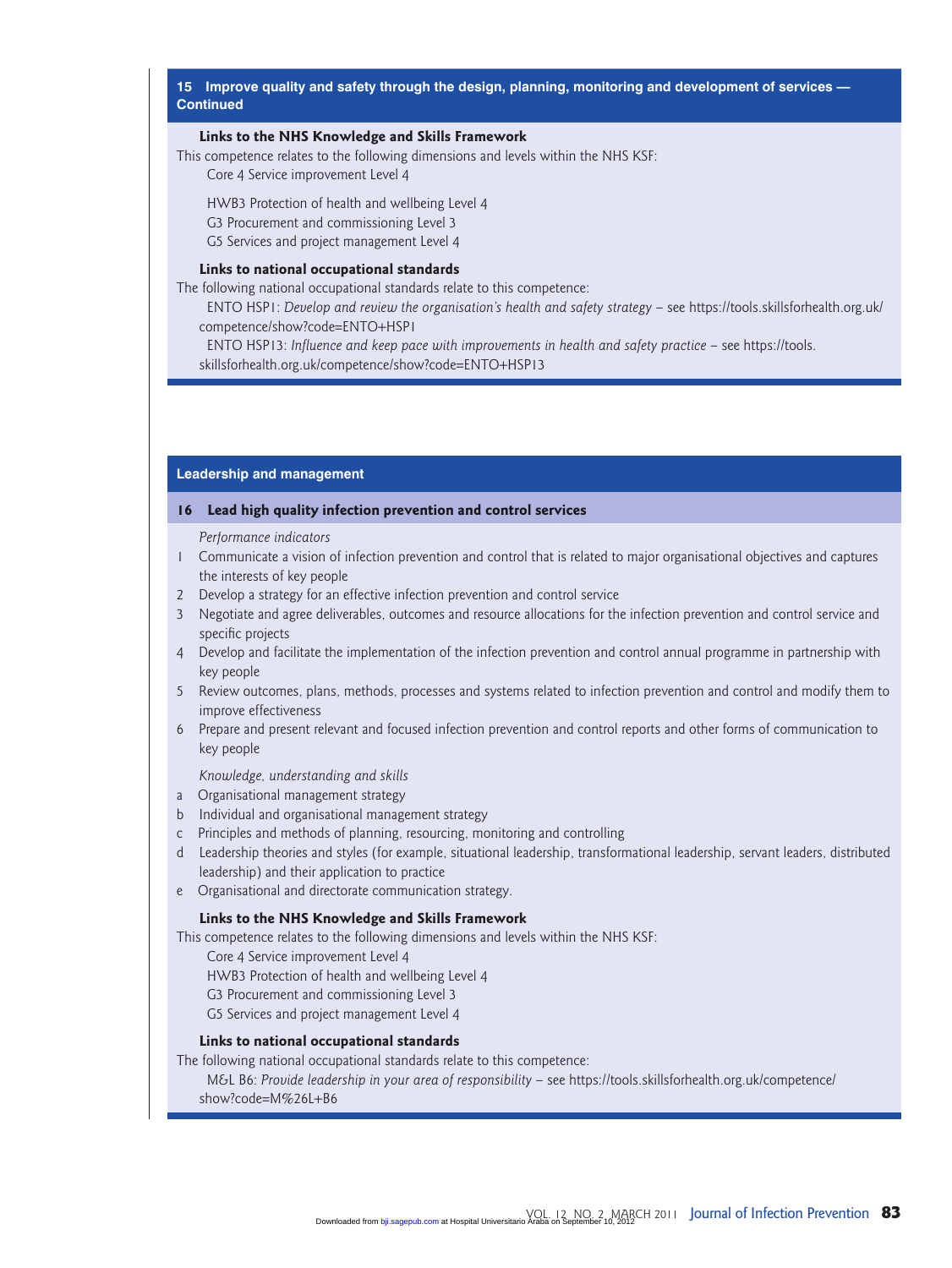#### **Leadership and management**

#### **17 Lead and manage the work of the infection prevention and control team to achieve objectives**

*Performance indicators*

- 1 Agree and communicate clear team and individual objectives and work plans
- 2 Ensure objectives and work plans are realistic and achievable, making adjustments where necessary
- 3 Develop, coach and encourage all members of the team to use their abilities to practise effectively and efficiently to deliver the infection prevention and control programme
- 4 Ensure that team members have access to sufficient resources to deliver the programme
- 5 Assess the performance of the team and individuals at appropriate times, using valid and reliable information
- 6 Provide feedback to teams and individuals in a situation and in a manner most likely to maintain and improve their performance, including providing recognition of achievements
- 7 Where necessary, help team members to address poor performance
- 8 Encourage and support good relationships between the team and other teams and departments within the organisation

#### *Knowledge, understanding and skills*

- a Leadership theories and styles (for example, situational leadership, transformational leadership, servant leaders, distributed leadership) and their application to practice
- b Staff support mechanisms
- c Resource management to deliver organisational strategy and objectives
- d Time management
- e Budget management
- f Legislation, national guidance and outcomes/indicators related to the employment, management and development of employees.

#### **Links to the NHS Knowledge and Skills Framework**

This competence relates to the following dimensions and levels within the NHS KSF:

G5 Services and project management Level 4

G6 People management Level 3

#### **Links to national occupational standards**

The following national occupational standards relate to this competence:

M&L B5: *Provide leadership for your team* – see https://tools.skillsforhealth.org.uk/competence/show?code=M%26L+B5

#### **13. Examples of career paths for IPC practitioners**

There is no set career path for IPC practitioners, nor is there a 'typical career path' any more. Today's IPC practitioners increasingly come from diverse occupational or professional backgrounds, environments and disciplines, and enter at different points on the career ladder.

 Like Rashid in the case study below, people often start their career in clinical practice or healthcare science, develop a passion or interest in

#### **Case study 1**

#### Rashid

 Rashid started his nursing career in general nursing. He took up his first post in acute elderly medicine, which allowed him to consolidate his basic nursing skills. He then moved to an acute general surgery setting and also completed his Masters in Healthcare Ethics. Experience in a number of specialties allowed him to progress through the nursing ranks, culminating in a lead-nurse role on a plastics, burns and maxillofacial ward. An interest in infection prevention led him to take up a post with the infection prevention team and to complete a management of infection prevention and control programme. He continues to work in this field as a matron for infection prevention, and he often draws on his previous nursing experience to support him in this role.

IPC, and then pursue continuing education courses to develop specific expertise that qualifies them for the role.

Nor is there a single end point. Let's see how this worked for Jo:

#### **Case study 2**

#### Jo

Jo trained in general nursing then specialised in intensive care and medicine. Her interest in infection control led to a seconded project in developing surveillance and a full-time infection prevention and control post. This provided her with opportunities to develop her expertise over 10 years. She then took up senior posts in both acute and community care, completing an MSc in professional development, and fulfilling regional and national roles in the Infection Prevention Society. As Consultant Nurse in a large university teaching hospital, she had input into university programmes as a lecturer. A role as Deputy Director of Infection Prevention and Control followed. Development opportunities arose at regional level and on the Department of Health's MRSA programme. Jo is still the Director of Infection Prevention and Control in a large acute trust, and has a continuing passion for professional development, supporting improved patient safety and use of competency frameworks.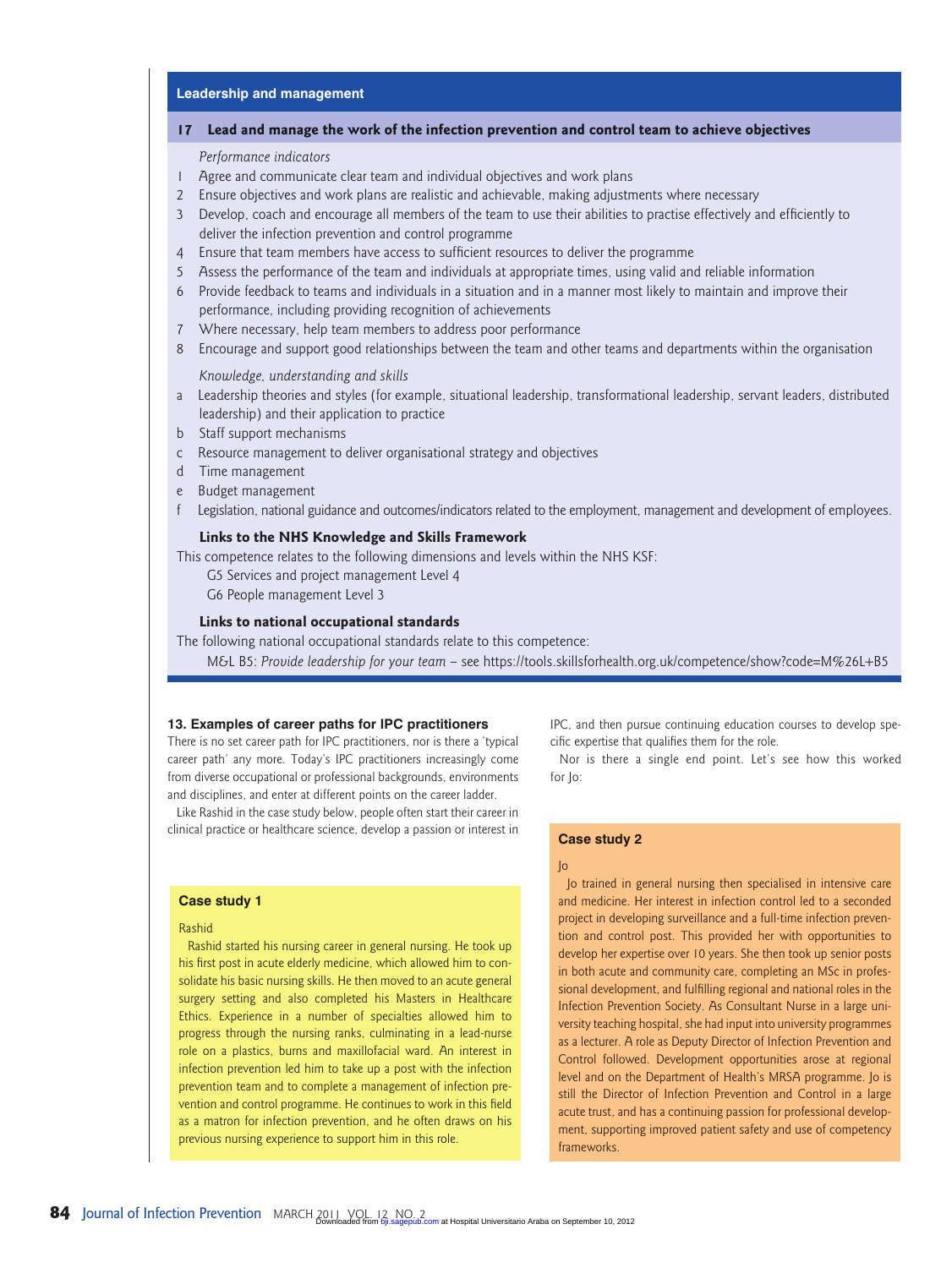#### **Case study 3**

#### Pat

 Following general nursing and specialising in intensive care nursing, Pat was offered a part-time Infection Control Nurse (ICN) position while managing an acute unit in an independent healthcare company. The full-time ICN position provided opportunities to develop enhanced knowledge and skills, including quality improvement at national and local level, development of strategy, and policy skills.

But Pat's story does not stop there...

#### **Case study 3A**

#### Pat (continued)

 A continuing interest in population health led Pat to an NHS public health protection post with wider public health activities and national working (for example, with government). This led to a number of national roles – a government advisory position leading a national IPC programme, and a consultant role in a health protection organisation, and in a non-NHS national organisation regulating all adult, child and independent healthcare services.

 The role of IPC practitioner can take you in exciting new directions when you least expect it:

#### **Case study 4**

#### Rani

 After training as a healthcare scientist, Rani was inspired to move outside the lab by the local infection control consultant, and seized the opportunity of a career progression into the specialty. A spell at a district general hospital and a large teaching hospital culminated in her involvement in pioneering improvement work. This took her to the national and international arena, working latterly for the World Health Organization in Geneva and its regional and country offices, ministries of health and professional medical, nursing and academic institutions, as well as with clinical staff in healthcare settings in South East Asia, the Americas and Africa.

 IPC practitioners can also decide to pursue a clinical academic career like Megan:

#### **Case study 5**

#### Megan

 After working as a general nurse in various specialities (orthopaedics, medicine, urology, surgery,  $A \& E$  and care of the elderly), Megan then joined the infection prevention and control team, having responsibilities within both the acute and community setting. Twelve years later, Megan was appointed to an associate lecturer's role in the university. This allowed her to split her work between her clinical roles and the university (teaching in the undergraduate and postgraduate nursing and midwifery curriculum) and Megan also completed her Masters at that time. Following 18 months as an associate lecturer she took up the post of a fulltime lecturer and gained her teaching qualification. After engaging in a number of research projects, her role then extended to that of a lecturer and researcher and she is now undertaking her PhD.

These real-life case studies suggest that IPC practitioners do need to plan ahead, but they also need be flexible. Most of all, they need to be open to new interests and opportunities.

#### **14. Example of assessing oneself against the competences and planning learning**

Zara has been working as an IPC practitioner for four years, with four others at the same band/grade. She is interested in developing herself so that she is able to apply for a higher banded/graded post in IPC. She is interested in this primarily because recently she has been working closely with her line manager and has had an insight into the leadership and management aspect of infection prevention and control and feels she has the qualities to be able to effectively deal with the challenges that this role presents.

Zara's current post is multifaceted, but her main responsibilities are responding to specific laboratory diagnosed infections; contributing to outbreak management; undertaking audit and surveillance; and the development and implementation of infection prevention and control education to multidisciplinary healthcare workers. Since Zara has been considering progressing her career, she has become increasingly conscious that whilst she has the fundamental knowledge, skills and competence to do some of the work undertaken by an advanced level practitioner, such as using some improvement methodologies – competence  $4$  – and using surveillance data – competence 2), there are broader aspects of the role that would be very challenging for her at the moment without further development.

One of the competences that Zara has identified as currently challenging is competence 5 related to advising on the design, construction and modification of facilities, because this aspect of the role has been predominantly dealt with by her line manager. Zara assessed herself against competence 5 and also asked for feedback from her line manager, Sam. Their initial assessments are shown in Box 5.

*Conclusions on Zara's learning needs in relation to this competence*  Zara and Sam agreed that Zara's main learning needs in relation to this competence are initially in the knowledge, understanding and skills area, ie

- Legislation, national guidance and outcomes/indicators relating to the design, construction and modification of the built environment in general and health and social-care facilities in particular (for example, ventilation, water sources, waste management, and hygiene)
- **n** Organisational strategy for new builds, refurbishments, planned programme maintenance
- Interpretation of architects', estates' and facilities' plans for new builds, refurbishment and modification
- And the application of these to practice.

To meet these learning needs, Zara and Sam identified the following learning activities for Zara to undertake (see Box 6).

When Zara had undertaken the planned learning activities, she would provide appropriate evidence to her manager to demonstrate her developing competence. There would then be a need for her and her manager to review progress, address further learning needs, and for her to re-assess herself against the competences.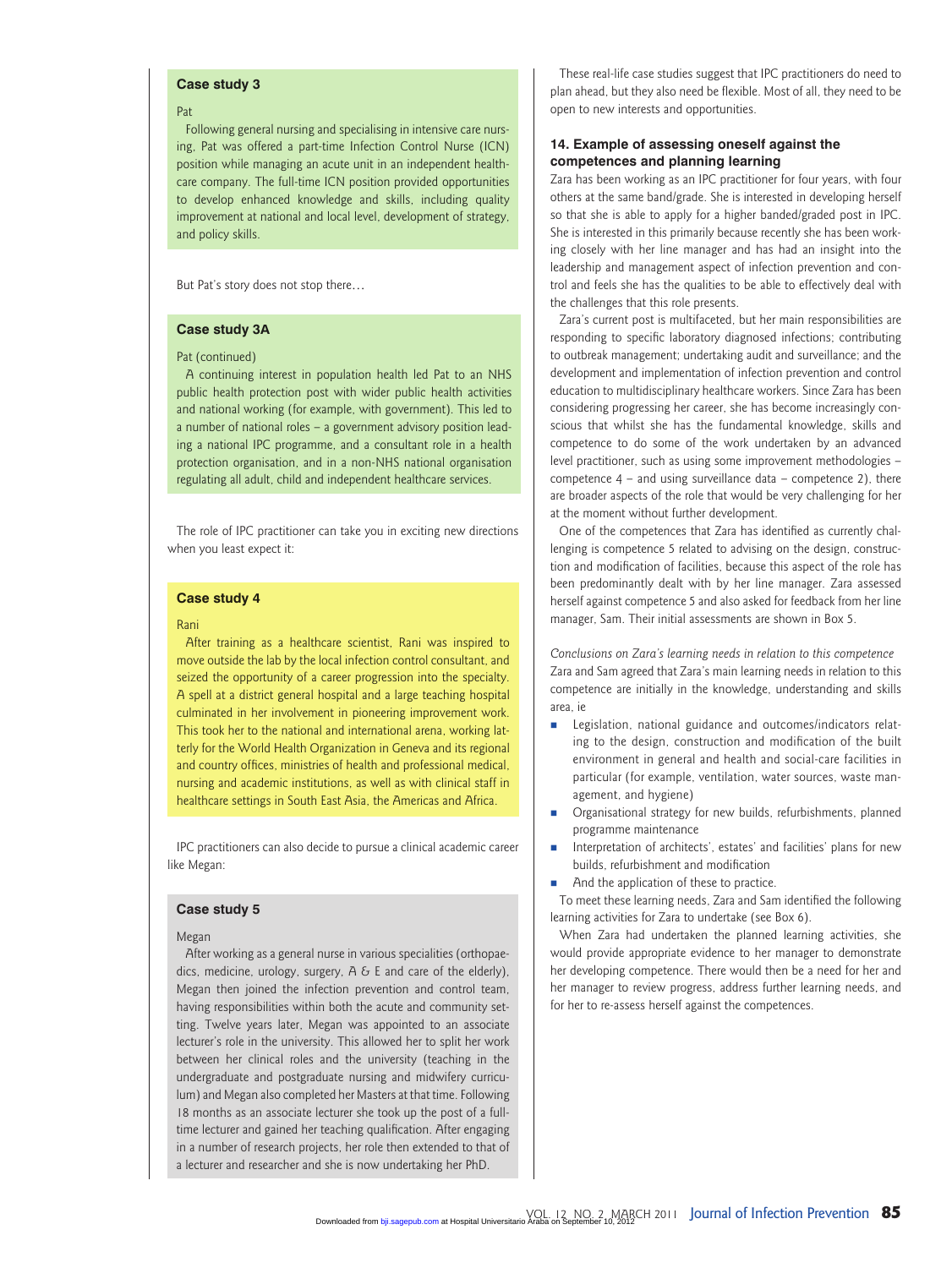|       | Sam's feedback                                                                                                                                 | how the infection prevention and control strategy aligns with<br>key members of the team are. This will also allow you to see<br>including senior managers without a healthcare background.<br>building guidance, regulations and legislation and who the<br>One of your skills, Zara, is working effectively with others<br>I agree your main learning needs to be developed around<br>and I have seen you do this with many different people<br>this type of work. | The IPC risk assessment criteria that you need to look further<br>development of a healthcare facility; the design and planning<br>into is around the assessment of proposed sites for the<br>stages; the construction and refurbishment stages and<br>ongoing maintenance issues |                                                                                                                                                                                                                                                              |                                                                                                                                                                                                                  |                                                                                                                                                                                             | Agree with this assessment Zara. The major learning needs<br>are in relation to the aspects identified in $(d) - (f)$ . I note<br>your concerns about (f) - I had the same worries when I<br>started my development in this area - but with the right<br>support I am sure you have the ability to develop your<br>knowledge and skills in this area. |
|-------|------------------------------------------------------------------------------------------------------------------------------------------------|----------------------------------------------------------------------------------------------------------------------------------------------------------------------------------------------------------------------------------------------------------------------------------------------------------------------------------------------------------------------------------------------------------------------------------------------------------------------|-----------------------------------------------------------------------------------------------------------------------------------------------------------------------------------------------------------------------------------------------------------------------------------|--------------------------------------------------------------------------------------------------------------------------------------------------------------------------------------------------------------------------------------------------------------|------------------------------------------------------------------------------------------------------------------------------------------------------------------------------------------------------------------|---------------------------------------------------------------------------------------------------------------------------------------------------------------------------------------------|-------------------------------------------------------------------------------------------------------------------------------------------------------------------------------------------------------------------------------------------------------------------------------------------------------------------------------------------------------|
|       | Zara's self-assessment                                                                                                                         | definitely have learning needs in relation to knowledge of<br>building regulations and the application of IPC principles<br>I am used to working with people in healthcare teams<br>and think I do this well, but have no experience of<br>working with architects, surveyors etc. Similarly I<br>to design and construction.<br>$\overline{\phantom{0}}$                                                                                                            | construction as I realise that I'm not sure and would need<br>Are the IPC risk assessment criteria the same for<br>to confirm this? I also don't know about building<br>guidance and legislation!<br>(2)                                                                          | Think I might be okay on this one as long as I can<br>understand building plans, legislation etc!<br>$\begin{array}{c} \boxed{3} \end{array}$                                                                                                                | Again this seems to build on my fundamental learning<br>needs identified above.<br>$(4)$                                                                                                                         | Ditto<br>(5)                                                                                                                                                                                | $(a) - (c)$ this is one of my strengths in relation to this<br>competence I think                                                                                                                                                                                                                                                                     |
| Box 5 | Advise on the design, construction and modification<br>of facilities to prevent and control infection in the built<br>environment<br><b>In</b> | and modification of facilities to improve safety and quality<br>Work with others on plans for the design, construction<br>through infection prevention and control<br>Performance indicators                                                                                                                                                                                                                                                                         | assessment criteria prior to a new build and in advance of<br>any demolition or modification of a building consistent<br>Advise on the infection prevention and control risk<br>with current building guidance and legislation<br>$\mathbb{C}$                                    | Liaise with key health and social-care staff and others prior<br>to and at every subsequent stage of the build, demolition<br>control advice is effectively incorporated into the works<br>or modification to ensure that infection prevention and<br>$\sim$ | to reduce the risk of infection to individuals, populations,<br>Work in partnership with key health and social-care staff<br>staff and others during construction, demolition or<br>modification activities<br>4 | On the completion of the works, review with individuals,<br>development for preventing and controlling infection.<br>populations, staff and others the effectiveness of the<br>$\mathsf{S}$ | Applied microbiology in relation to the chain of infection<br>and the infection process, alert micro-organisms and<br>Knowledge, understanding and skills<br>conditions, body defence mechanisms<br>Б                                                                                                                                                 |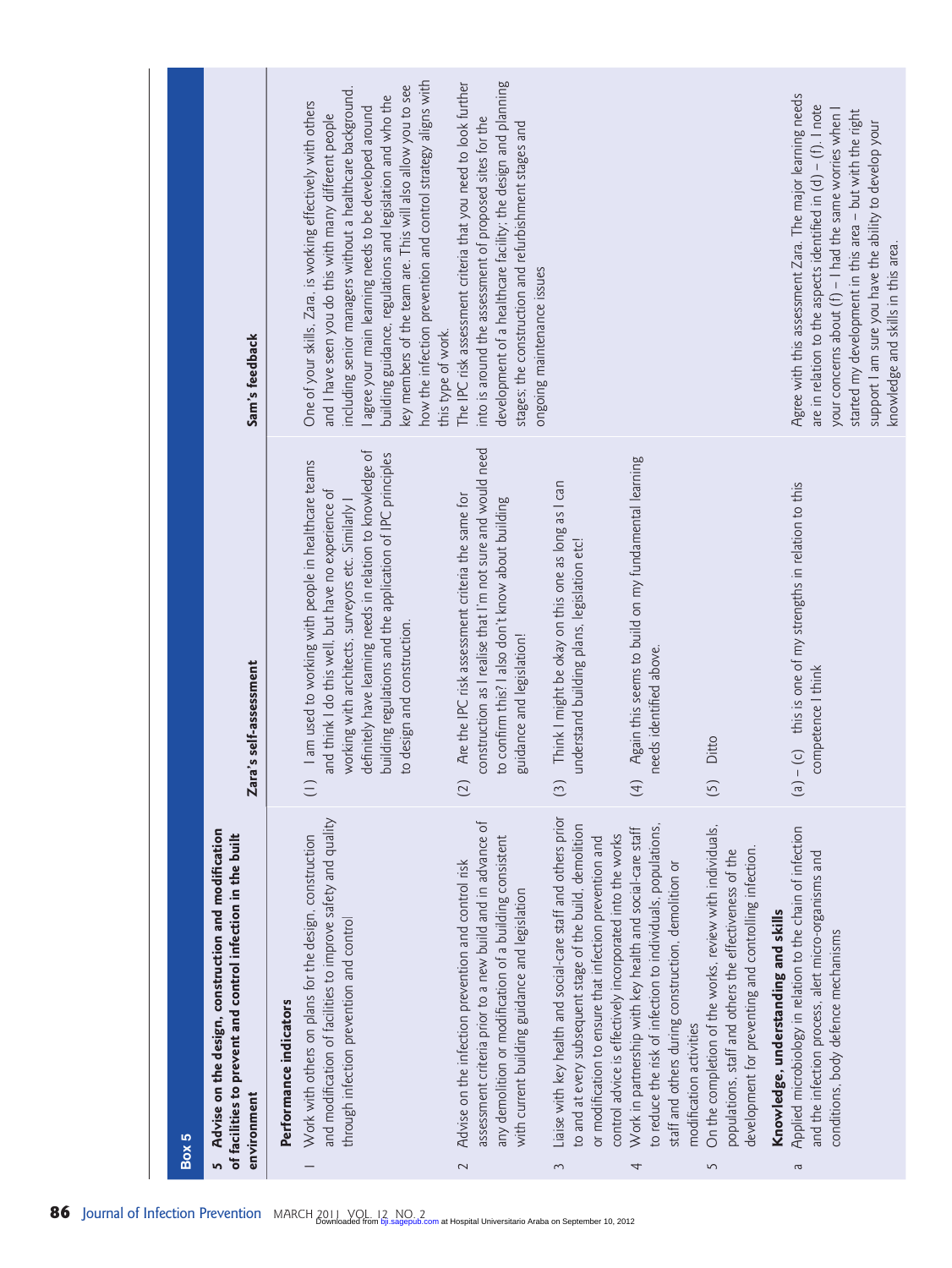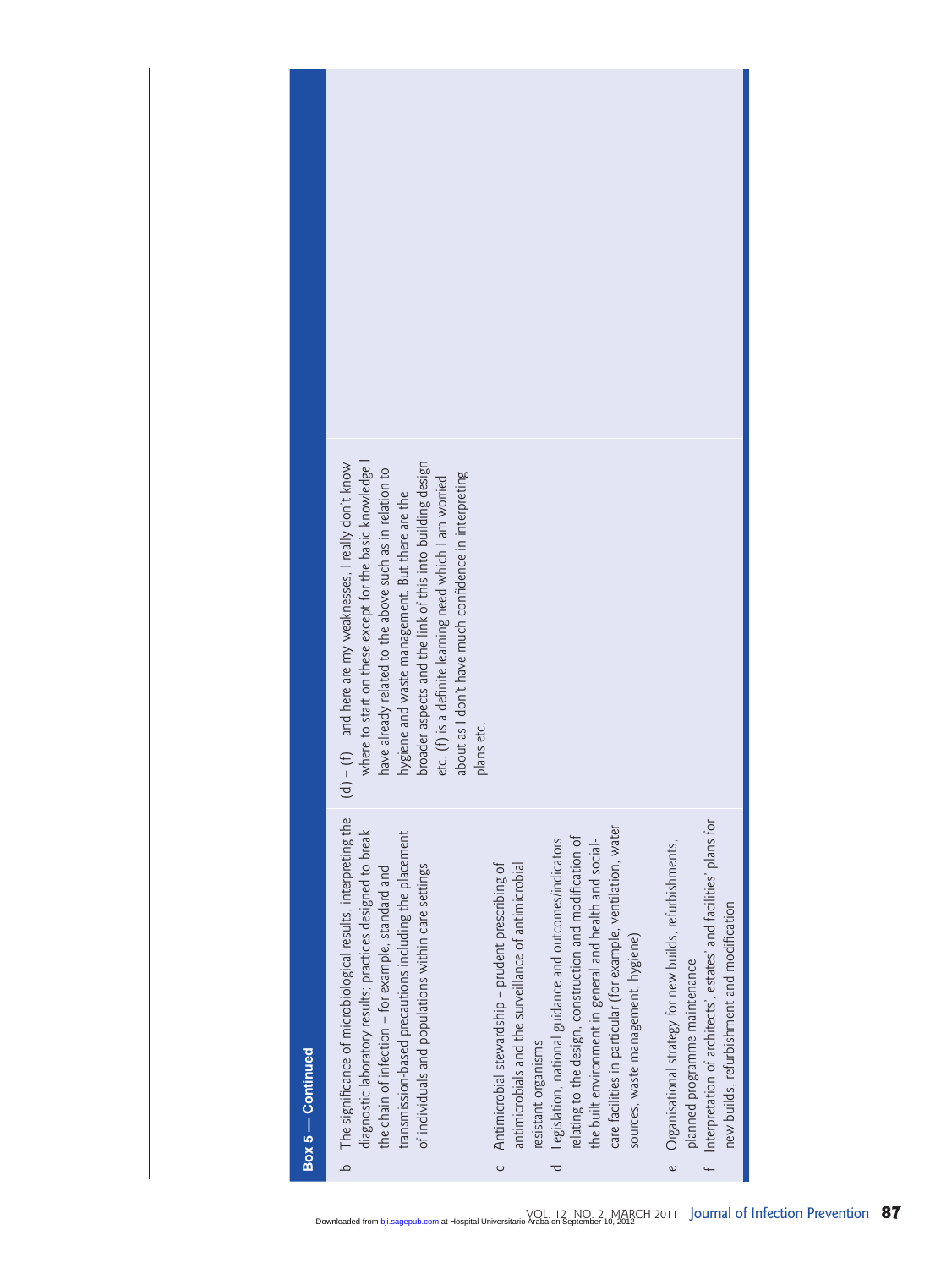|                                                             | Box 6                                                                                                                                                                                                                                                                                  |                                                                                                                                                                                                                                                                            |                                                                                                                                                                                                                                                                                          |
|-------------------------------------------------------------|----------------------------------------------------------------------------------------------------------------------------------------------------------------------------------------------------------------------------------------------------------------------------------------|----------------------------------------------------------------------------------------------------------------------------------------------------------------------------------------------------------------------------------------------------------------------------|------------------------------------------------------------------------------------------------------------------------------------------------------------------------------------------------------------------------------------------------------------------------------------------|
|                                                             | Learning needs                                                                                                                                                                                                                                                                         | Learning and development activities                                                                                                                                                                                                                                        | Actions and timescale                                                                                                                                                                                                                                                                    |
| 88 Journal of Infection Prevention MARCH 2011 VOL. 12 NO. 2 | care facilities in particular (for example, ventilation, water<br>relating to the design, construction and modification of<br>Legislation, national guidance and outcomes/indicators<br>the built environment in general and health and social-<br>sources, waste management, hygiene) | These three learning needs are inter-linked. It is not a particularly<br>easy area on which to find learning programmes in the local<br>area as it is so specialised and only attracts fairly small<br>numbers. The following possible activities have been<br>identified: | Zara to find out about available e-learning packages<br>asap as this seems to be the ideal possible starting<br>point.                                                                                                                                                                   |
|                                                             |                                                                                                                                                                                                                                                                                        | An accredited online e-learning module                                                                                                                                                                                                                                     | Sam to find references to the books used in own<br>development for Zara to access from the library<br>2                                                                                                                                                                                  |
|                                                             |                                                                                                                                                                                                                                                                                        | Book(s) and journal articles                                                                                                                                                                                                                                               | Zara to look on the Infection Prevention Society website<br>and discussion forum and contact relevant members or<br>committees for their help and possible support.<br>$\sim$                                                                                                            |
|                                                             |                                                                                                                                                                                                                                                                                        | Society website and communicate with members on their<br>Locate resources available from the Infection Prevention<br>online discussion forum                                                                                                                               | Zara to do a literature search and look for relevant<br>books in the library<br>4                                                                                                                                                                                                        |
|                                                             |                                                                                                                                                                                                                                                                                        | Society website and communicate with members on their<br>Locate resources available from the Infection Prevention<br>online discussion forum                                                                                                                               | student to explore possibility - end of next month's<br>planned strategy meeting best time probably as can<br>Sam to make contact with the line manager of the<br>raise informally.<br>$\mathsf{S}$                                                                                      |
|                                                             |                                                                                                                                                                                                                                                                                        | Tutorial help from the architectural postgraduate student on<br>placement in the organisation helping them meet their<br>development opportunities as well?                                                                                                                | Aim is for Zara to have completed development in<br>relation to these learning needs within 6 months<br>$\circ$                                                                                                                                                                          |
|                                                             | Interpretation of architects', estates' and facilities' plans<br>Organisational strategy for new builds, refurbishments,<br>for new builds, refurbishment and modification<br>planned programme maintenance<br>$\overline{C}$<br>3                                                     |                                                                                                                                                                                                                                                                            |                                                                                                                                                                                                                                                                                          |
|                                                             | And the application of these to practice<br>4                                                                                                                                                                                                                                          | planned refurbishment for the local podiatry clinic and the<br>Opportunities for shadowing colleagues in relation to the<br>new build day surgery unit?                                                                                                                    | activities above. Sam also to consider whether possible<br>for Zara to attend one or more planning meetings for<br>Structured shadowing in this area to follow development<br>the refurbishment of the podiatry clinic and planning<br>stages of the new build for the day surgery unit. |
|                                                             |                                                                                                                                                                                                                                                                                        | further insight into specific issues and challenges that others<br>Talk to colleagues outwith own clinical setting to gain<br>have faced and addressed                                                                                                                     |                                                                                                                                                                                                                                                                                          |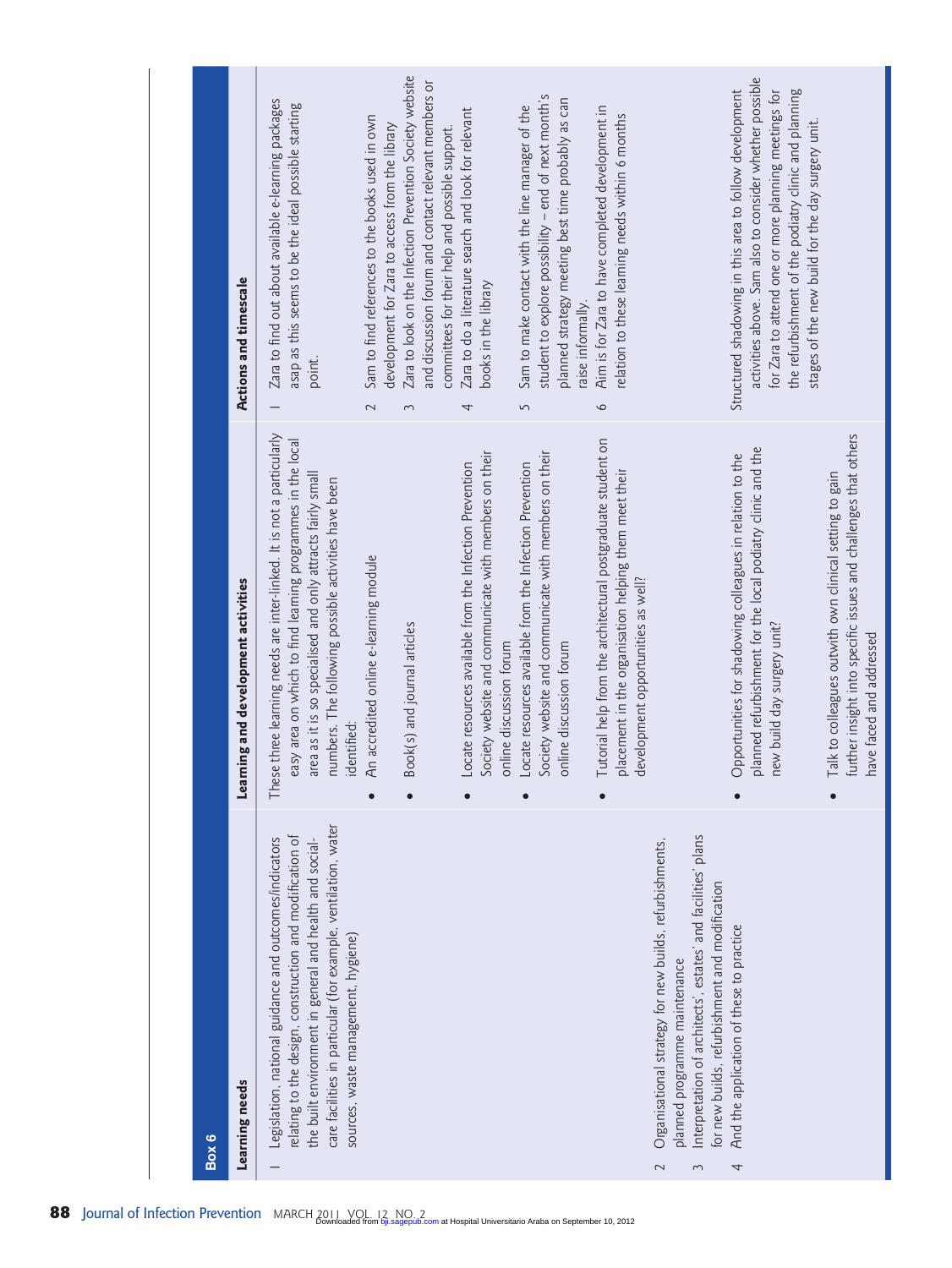#### **15. Websites for additional information**

- Association for Professionals in Infection Control and Epidemiology: http://www.apic.org
- Code of Practice for the Assurance of Academic Quality and Standards in Higher Education: http://www.qaa.ac.uk/academicinfrastructure/codeofpractice/default.asp
- Community and Hospital Infection Control Association Canada: http://www.chica.org/
- **Department of Health, Social Services and Public Safety: http://** www.dhsspsni.gov.uk/
- Department of Health, England: http://www.dh.gov.uk/en/index.htm
- European Centre for Disease Prevention and Control: http://www. ecdc.europa.eu/en/Pages/home.aspx
- Health Protection Agency: http://www.hpa.org.uk/
- Health Protection Scotland: http://www.hps.scot.nhs.uk/
- Infection Prevention Society: http://www.ips.uk.net/
- Institute for Healthcare Improvement (IHI): http://www.ihi.org/IHI/
- International Federation of Infection Control: http://www.theific.org/
- National Patient Safety Agency: http://www.npsa.nhs.uk/
- National Patient Safety Foundation: http://www.npsf.org/
- NHS Institute for Innovation and Improvement: http://www. institute.nhs.uk/
- Patient Safety First Campaign: http://www.patientsafetyfirst.nhs.uk/
- Royal College of Nursing: http://www.rcn.org.uk/
- Scottish Credit and Qualifications Framework: http://www.scqf. org.uk/
- Skills for Health: http://www.skillsforhealth.org.uk/
- The NHS Knowledge and Skills Framework (NHS KSF): http:// www.dh.gov.uk/en/Publicationsandstatistics/Publications/ PublicationsPolicyAndGuidance/DH\_4090843
- The Scottish Government: http://www.scotland.gov.uk/Topics/Health
- Webber Training: http://webbertraining.com/teleclassesc1.php
- Welsh Assembly Government: http://wales.gov.uk/topics/ health/?lang=en
- World Health Organization: http://www.who.int/en/

#### **16. Glossary**

*Aetiology* Study of causes or origins.

#### *Alert organisms*

A set of pathogens that are considered to be indicators of real or potential infections.

#### *Antimicrobial stewardship*

Multifaceted approach to preventing the emergence of antimicrobial resistance including the prudent prescribing of antimicrobial agents, surveillance of antimicrobial-resistant organisms, audit, monitoring and education.

#### *Career framework for health*

The purpose of career frameworks is both to help individuals plan their development routes and organisations develop a flexible workforce to meet current and future needs. The NHS Career Framework consists of nine different levels from level 1 initial entry-level jobs to more senior staff at level 9. Skills for Health show pathways through the NHS Career Framework through the use of competences.

#### *Clinical audit*

A quality-improvement process that seeks to improve patient care outcomes through systematic review of care against explicit criteria and the implementation of change.

#### *Commissioning*

The process of meeting needs at a strategic level for whole groups of service users and/or whole populations, and of developing policy directions, service models and the market, to meet those needs in the most appropriate and cost-effective way.

#### *Competences*

There are different forms of competences such as: those that focus on the underlying characteristics or attributes of an individual; the learning outcomes that individuals need to achieve at the end of a programme of education and training; or the outcomes that individuals need to achieve in a particular field of activity such as work. These competences use the latter concept describing the outcomes that individuals need to achieve at work, specifically the work associated with an advanced level of practice in infection prevention and control.

#### *Competent*

Broadly, this can be seen as the ability to perform to a standard through applying knowledge, skills and attributes.

#### *Critical analysis skills*

The ability to make expert judgements to inform infection prevention and control processes.

#### *Decontamination*

A combination of processes, including cleaning, disinfection and/or sterilisation used to achieve decontamination of the environment and equipment, and to make reusable surgical instruments safe for further use. The term also applies to hand hygiene.

#### *Emerging infections*

Those organisms that have been newly identified as a potential threat, usually to humans, but can be related to birds, animals, plants or the environment.

#### *Epidemiology*

The study of the distribution and determinants of disease and their impact upon a population.

#### *Horizon scanning*

Looking ahead to systematically examine potential threats, challenges, opportunities and likely future developments, through critical thinking and planning.

#### *Leadership quality framework*

This framework profiles the characteristics of leadership and the effective behaviours and qualities that can enable successful leadership to take place.

#### *Learning culture*

A set of attitudes, values and practices to support the process of continuous learning in an organisation.

#### *National occupational standards*

National Occupational Standards (NOS) describe performance as outcomes of a person's work. They focus on what the person needs to be able to do, as well as what they must know and understand to work effectively.

#### *NHS Knowledge and Skills Framework*

The NHS Knowledge and Skills Framework (the NHS KSF) defines and describes the knowledge and skills that NHS staff need to apply in